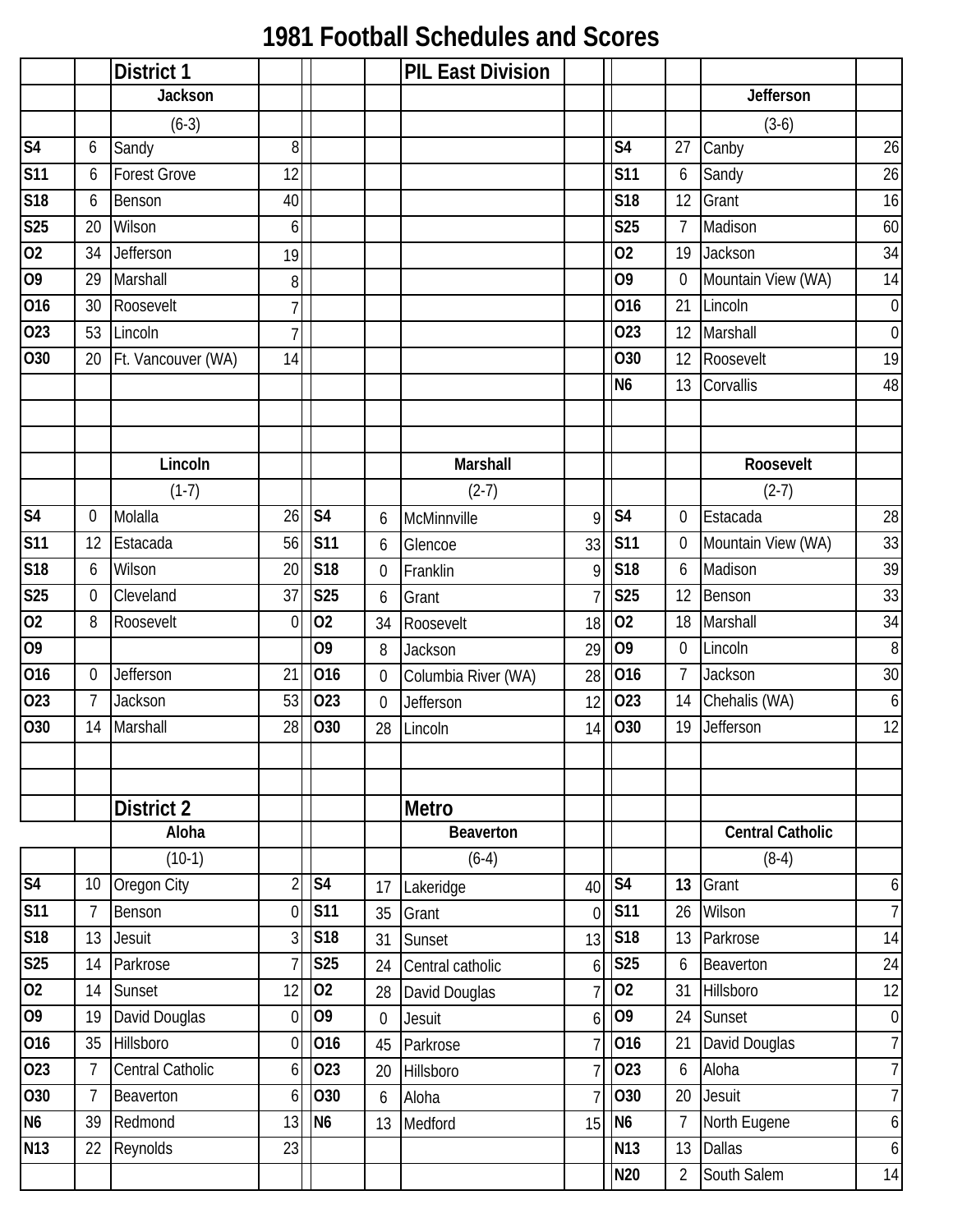|                 |                  | David Douglas            |                 |                |                |                          |                |                          |                  | Hillsboro                |                  |
|-----------------|------------------|--------------------------|-----------------|----------------|----------------|--------------------------|----------------|--------------------------|------------------|--------------------------|------------------|
|                 |                  | $(0-9)$                  |                 |                |                |                          |                |                          |                  | $(3-6)$                  |                  |
| S <sub>4</sub>  | 12               | Cleveland                | $\overline{20}$ |                |                |                          |                | S <sub>4</sub>           | 10               | Glencoe                  | $\overline{7}$   |
| <b>S11</b>      | 0                | Madison                  | 42              |                |                |                          |                | <b>S11</b>               | $\boldsymbol{0}$ | Lakeridge                | 36               |
| S18             | 6                | Hillsboro                | 27              |                |                |                          |                | S <sub>18</sub>          | 27               | David Douglas            | 6                |
| S25             | 6                | Sunset                   | 41              |                |                |                          |                | <b>S25</b>               | 8                | <b>Jesuit</b>            | 17               |
| 02              | 7                | Beaverton                | 28              |                |                |                          |                | 02                       | 12               | <b>Central Catholic</b>  | 31               |
| 09              | 0                | Aloha                    | 19              |                |                |                          |                | 09                       | 21               | Parkrose                 | 14               |
| 016             | $\overline{7}$   | <b>Central Catholic</b>  | 21              |                |                |                          |                | 016                      | $\mathbf 0$      | Aloha                    | 35               |
| 023             | 12               | Jesuit                   | 38              |                |                |                          |                | 023                      | 7                | Beaverton                | 20               |
| O30             | 14               | Parkrose                 | 15              |                |                |                          |                | O30                      | $\mathbf 0$      | Sunset                   | 31               |
|                 |                  |                          |                 |                |                |                          |                |                          |                  |                          |                  |
|                 |                  |                          |                 |                |                |                          |                |                          |                  |                          |                  |
|                 |                  | <b>Jesuit</b>            |                 |                |                | Parkrose                 |                |                          |                  | Sunset                   |                  |
|                 |                  | $(5-4)$                  |                 |                |                | $(2-7)$                  |                |                          |                  | $(9-4)$                  |                  |
| S <sub>4</sub>  | 6                | Wilson                   | $\overline{0}$  | S <sub>4</sub> | 3              | Madison                  | 14             | $\overline{\mathsf{S4}}$ | 19               | Tigard                   | 14               |
| S <sub>11</sub> | $\boldsymbol{0}$ | Oregon City              | 14              | <b>S11</b>     | 12             | Tigard                   | 25             | <b>S11</b>               | 32               | Lake Oswego              | 12               |
| S18             | 3                | Aloha                    | 13              | <b>S18</b>     | 14             | <b>Central Catholic</b>  | 13             | S <sub>18</sub>          | 13               | Beaverton                | 31               |
| <b>S25</b>      | 17               | Hillsboro                | 8               | <b>S25</b>     | $\overline{1}$ | Aloha                    | 14             | <b>S25</b>               | 41               | David Douglas            | $\boldsymbol{6}$ |
| 0 <sub>2</sub>  | 14               | Parkrose                 | $\mathbf 0$     | 02             | $\mathbf 0$    | Jesuit                   | 14             | 02                       | 12               | Aloha                    | 14               |
| 09              | 6                | Beaverton                | $\mathbf{0}$    | O <sub>9</sub> | 14             | Hillsboro                | 21             | 09                       | $\mathbf 0$      | Central Catholic         | 24               |
| 016             | $\mathbf 0$      | Sunset                   | 35              | 016            | 7              | Beaverton                | 45             | 016                      | 35               | <b>Jesuit</b>            | $\mathbf 0$      |
| 023             | 38               | David Douglas            | 12              | 023            | 8              | Sunset                   | 16             | 023                      | 16               | Parkrose                 | 8                |
| O30             | $\overline{7}$   | Central Catholic         | 20              | 030            | 15             | David Douglas            | 14             | O30                      | 31               | Hillsboro                | $\overline{0}$   |
|                 |                  |                          |                 |                |                |                          |                | N <sub>6</sub>           | 13               | <b>Sweet Home</b>        | 6                |
|                 |                  |                          |                 |                |                |                          |                | N <sub>13</sub>          | 10               | Churchill                | 6                |
|                 |                  |                          |                 |                |                |                          |                | <b>N20</b>               | 27               | Corvallis (3 ot)         | $\overline{20}$  |
|                 |                  |                          |                 |                |                |                          |                | <b>N27</b>               | 10 <sup>°</sup>  | Roseburg                 | 17               |
|                 |                  |                          |                 |                |                |                          |                |                          |                  |                          |                  |
|                 |                  |                          |                 |                |                |                          |                |                          |                  |                          |                  |
|                 |                  | <b>District 3</b>        |                 |                |                | <b>Wilco League</b>      |                |                          |                  |                          |                  |
|                 |                  | <b>Barlow</b>            |                 |                |                | Centennial               |                |                          |                  | Clackamas                |                  |
|                 |                  | $(3-6)$                  |                 |                |                | $(3-6)$                  |                |                          |                  | $(8-2)$                  |                  |
| S <sub>4</sub>  | 24               | Milwaukie                | 21              | S <sub>4</sub> | $\overline{0}$ | Gresham                  | 18             | $\overline{\text{S4}}$   | 18               | The Dalles               | $\mathbf 0$      |
| S <sub>11</sub> | 14               | Centennial               | $\overline{7}$  | <b>S11</b>     | $\overline{7}$ | <b>Barlow</b>            | 14             | S <sub>11</sub>          | $\boldsymbol{0}$ | Reynolds                 | $\overline{27}$  |
| S18             | $\boldsymbol{0}$ | Gresham                  | 41              | S18            | 6              | <b>Hood River Valley</b> | 39             | <b>S18</b>               | 14               | Columbia                 | $\overline{I}$   |
| S <sub>25</sub> | 21               | <b>Hood River Valley</b> | 22              | <b>S25</b>     | 13             | The Dalles               | 6              | S <sub>25</sub>          | 13               | Gresham                  | 12               |
| $\overline{02}$ | 0                | The Dalles               | 20              | 02             | $\mathbf 0$    | Reynolds                 | 28             | 02                       | 27               | Putnam                   | 6                |
| 09              | 6                | Reynolds                 | 28              | O <sub>9</sub> | 14             | Columbia                 | 6              | 09                       | 27               | Milwaukie                | 6                |
| 016             | 14               | Columbia                 | 28              | 016            | $\overline{7}$ | Clackamas                | 13             | 016                      | 13               | Centennial               | $\overline{7}$   |
| 023             | $\mathbf 0$      | Clackamas                | 14              | 023            | 17             | Putnam                   | $\overline{0}$ | 023                      | 14               | <b>Barlow</b>            | $\mathbf 0$      |
| 030             | 15               | Putnam                   | 14              | O30            | 6              | Milwaukie                | 34             | 030                      | 30               | <b>Hood River Valley</b> | 16               |
|                 |                  |                          |                 |                |                |                          |                | N <sub>6</sub>           | 9                | Ontario                  | 13               |
|                 |                  |                          |                 |                |                |                          |                |                          |                  |                          |                  |
|                 |                  |                          |                 |                |                |                          |                |                          |                  |                          |                  |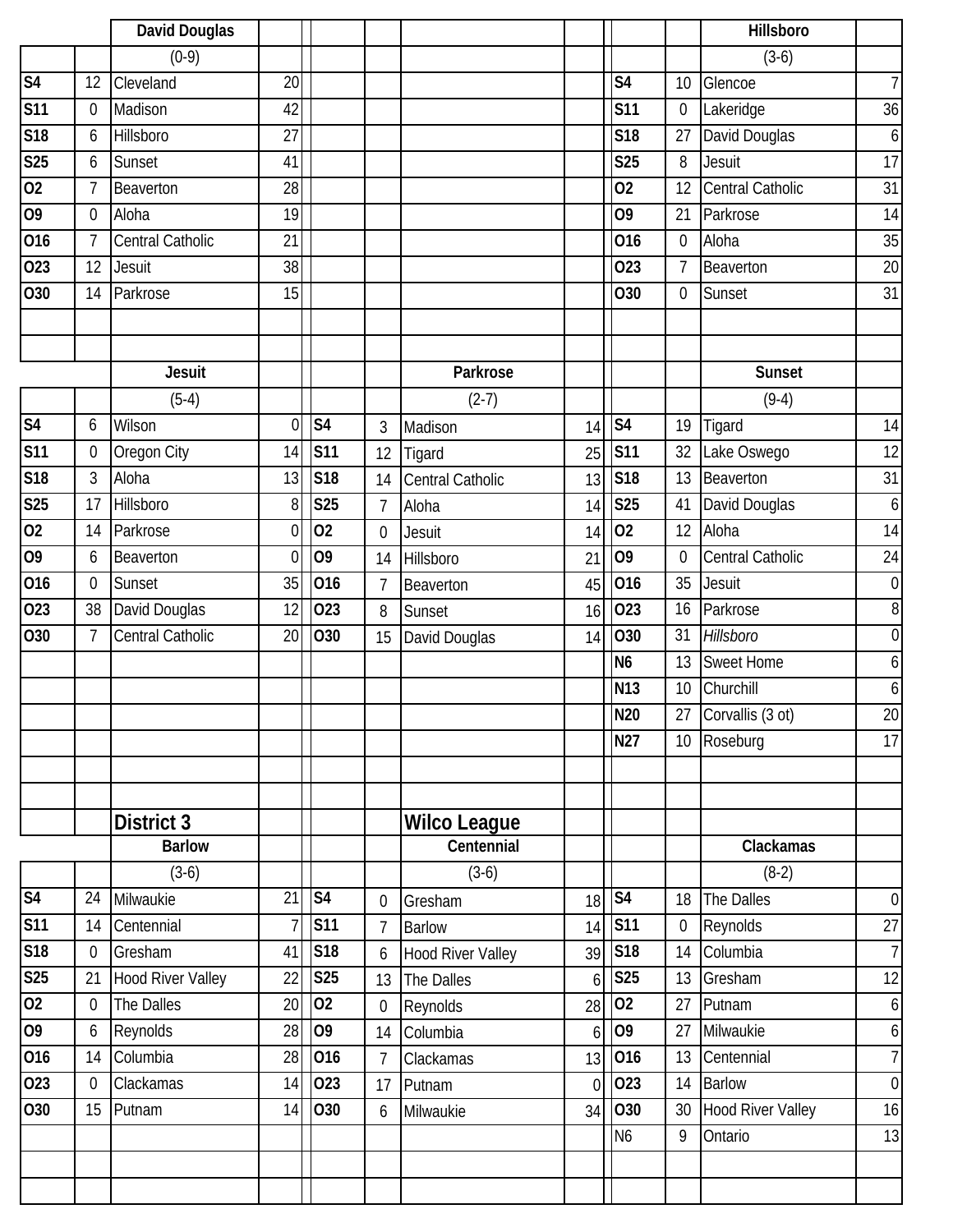|                 |                  | Columbia                 |                  |                |                | Gresham                  |                |                          |                 | <b>Hood River Valley</b> |                  |
|-----------------|------------------|--------------------------|------------------|----------------|----------------|--------------------------|----------------|--------------------------|-----------------|--------------------------|------------------|
|                 |                  |                          |                  |                |                | $(6-3)$                  |                |                          |                 | $(4-5)$                  |                  |
| S <sub>4</sub>  | 9                | Reynolds                 | 27               | S <sub>4</sub> | 18             | Centennial               | $\overline{0}$ | $\overline{\mathsf{S4}}$ | $7\overline{ }$ | Putnam                   | 13               |
| <b>S11</b>      | $\boldsymbol{0}$ | Gresham                  | 21               | <b>S11</b>     | 21             | Columbia                 | $\overline{0}$ | <b>S11</b>               | $7\overline{ }$ | Milwaukie                | 20               |
| <b>S18</b>      | 7                | Clackamas                | 14               | S18            | 41             | <b>Barlow</b>            | $\overline{0}$ | <b>S18</b>               | 39              | Centennial               | 6                |
| S25             | 16               | Putnam                   | 20               | <b>S25</b>     | 12             | Clackamas                | 13             | <b>S25</b>               | 22              | <b>Barlow</b>            | $\overline{21}$  |
| $\overline{02}$ | 9                | Milwaukie                | 28               | 02             | 14             | <b>Hood River Valley</b> | 6              | 02                       | 6               | Gresham                  | 14               |
| 09              | 6                | Centennial               | 14               | O <sub>9</sub> | 26             | Putnam                   | 6              | $\overline{09}$          | 13              | The Dalles               | $\boldsymbol{0}$ |
| 016             | 28               | <b>Barlow</b>            | 14               | 016            | 34             | The Dalles               | $\overline{0}$ | 016                      | 20              | Reynolds                 | 28               |
| 023             | 21               | <b>Hood River Valley</b> | 27               | 023            | 15             | Milwaukie                | 27             | 023                      | 27              | Columbia                 | 21               |
| 030             | $\overline{7}$   | The Dalles               | $\overline{0}$   | O30            | $\overline{7}$ | Reynolds                 | 14             | O30                      | 16              | Clackamas                | 30               |
|                 |                  |                          |                  |                |                |                          |                |                          |                 |                          |                  |
|                 |                  |                          |                  |                |                |                          |                |                          |                 |                          |                  |
|                 |                  | <b>Milwaukie</b>         |                  |                |                |                          |                |                          |                 | Putnam                   |                  |
|                 |                  | $(6-4)$                  |                  |                |                |                          |                |                          |                 | $(3-6)$                  |                  |
| S <sub>4</sub>  | 21               | <b>Barlow</b>            | 24               |                |                |                          |                | $\overline{\mathsf{S}4}$ | 13              | <b>Hood River Valley</b> | $\overline{7}$   |
| <b>S11</b>      | 20               | <b>Hood River Valley</b> | $\overline{7}$   |                |                |                          |                | <b>S11</b>               | 22              | The Dalles               | 6                |
| <b>S18</b>      | 28               | The Dalles               | $\overline{1}$   |                |                |                          |                | S <sub>18</sub>          | 19              | Reynolds                 | 28               |
| <b>S25</b>      | 6                | Reynolds                 | 14               |                |                |                          |                | <b>S25</b>               | 20              | Columbia                 | 16               |
| 02              | 28               | Columbia                 | 9                |                |                |                          |                | 02                       | 6               | Clackamas                | 27               |
| 09              | 6                | Clackamas                | 27               |                |                |                          |                | O <sub>9</sub>           | 6               | Gresham                  | 26               |
| 016             | 30               | Putnam                   | 8                |                |                |                          |                | 016                      | 8               | Milwaukie                | 30               |
| 023             | 27               | Gresham                  | 15               |                |                |                          |                | 023                      | $\mathbf 0$     | Centennial               | 17               |
| 030             | 34               | Centennial               | 6                |                |                |                          |                | O30                      | 14              | <b>Barlow</b>            | 15               |
| N <sub>6</sub>  | 22               | Pendleton                | 41               |                |                |                          |                |                          |                 |                          |                  |
|                 |                  |                          |                  |                |                |                          |                |                          |                 |                          |                  |
|                 |                  | Reynolds                 |                  |                |                |                          |                |                          |                 | <b>The Dalles</b>        |                  |
|                 |                  | $(11-1)$                 |                  |                |                |                          |                |                          |                 | $(1-8)$                  |                  |
| S <sub>4</sub>  | 27               | Columbia                 | $\overline{9}$   |                |                |                          |                | $\overline{\mathsf{S4}}$ | $\mathbf 0$     | Clackamas                | 18               |
| <b>S11</b>      | 27               | Clackamas                | $\boldsymbol{0}$ |                |                |                          |                | <b>S11</b>               | 6               | Putnam                   | $22\,$           |
| <b>S18</b>      | 28               | Putnam                   | 19               |                |                |                          |                | <b>S18</b>               | $7\overline{ }$ | Milwaukie                | 28               |
| <b>S25</b>      | 14               | Milwaukie                | $6 \mid$         |                |                |                          |                | <b>S25</b>               | 6               | Centennial               | 13               |
| 02              | 28               | Centennial               | $\overline{0}$   |                |                |                          |                | 02                       | 20              | <b>Barlow</b>            | $\boldsymbol{0}$ |
| 09              | 28               | <b>Barlow</b>            | $6\overline{)}$  |                |                |                          |                | 09                       | $\overline{0}$  | <b>Hood River Valley</b> | 13               |
| 016             | 28               | <b>Hood River Valley</b> | $20\,$           |                |                |                          |                | 016                      | $\overline{0}$  | Gresham                  | 34               |
| 023             | 34               | The Dalles               | $\boldsymbol{6}$ |                |                |                          |                | 023                      | 6               | Reynolds                 | 34               |
| O30             | 14               | Gresham                  | $\overline{1}$   |                |                |                          |                | O30                      | $\overline{0}$  | Columbia                 | $\overline{1}$   |
| N <sub>6</sub>  | 34               | Sandy                    | 13               |                |                |                          |                |                          |                 |                          |                  |
| N13             | 23               | Aloha                    | $\overline{22}$  |                |                |                          |                |                          |                 |                          |                  |
| <b>N20</b>      | $\overline{7}$   | Roseburg                 | 23               |                |                |                          |                |                          |                 |                          |                  |
|                 |                  |                          |                  |                |                |                          |                |                          |                 |                          |                  |
|                 |                  |                          |                  |                |                |                          |                |                          |                 |                          |                  |
|                 |                  |                          |                  |                |                |                          |                |                          |                 |                          |                  |
|                 |                  |                          |                  |                |                |                          |                |                          |                 |                          |                  |
|                 |                  |                          |                  |                |                |                          |                |                          |                 |                          |                  |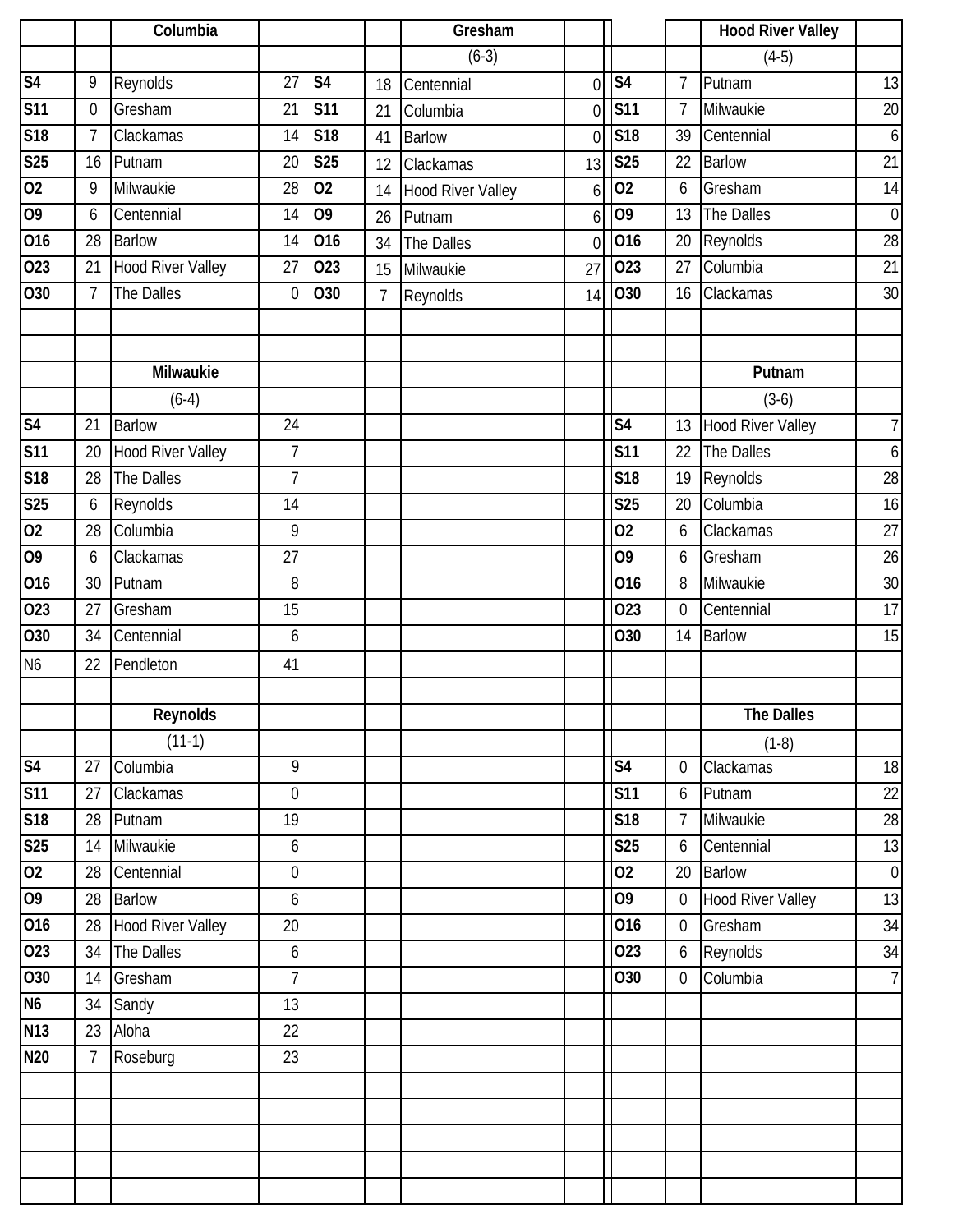|                 |                  | District 4              |                  |                 |                | <b>Willamette-Valley League</b> |                |                        |                  |                     |                |
|-----------------|------------------|-------------------------|------------------|-----------------|----------------|---------------------------------|----------------|------------------------|------------------|---------------------|----------------|
|                 |                  | <b>Dallas</b>           |                  |                 |                | <b>Forest Grive</b>             |                |                        |                  | Glencoe             |                |
|                 |                  | $(7-4)$                 |                  |                 |                | $(11-1)$                        |                |                        |                  | $(2-7)$             |                |
| S <sub>4</sub>  | 46               | Silverton               | 6                | S <sub>4</sub>  | 16             | West Linn                       | Q              | S <sub>4</sub>         | $\overline{7}$   | Hillsboro           | 10             |
| <b>S11</b>      | 34               | Molalla                 | $\mathbf 0$      | <b>S11</b>      | 12             | Jackson                         | 6              | <b>S11</b>             | 33               | Marshall            | $6 \mid$       |
| S18             | $\mathbf 0$      | Lake Oswego             | 46               | <b>S18</b>      | 27             | Newberg                         | 0              | S <sub>18</sub>        | 14               | Lakeridge           | 34             |
| <b>S25</b>      | 12               | Forest Grove            | 27               | <b>S25</b>      | 27             | <b>Dallas</b>                   | 12             | S <sub>25</sub>        | 9                | Tigard              | 13             |
| 02              | 28               | Glencoe                 | $\mathbf 0$      | 02              | 13             | Lake Oswego                     | 12             | 02                     | $\mathbf 0$      | <b>Dallas</b>       | 28             |
| 09              | 9                | Lakeridge               | 27               | O <sub>9</sub>  | 18             | Tigard                          | $\overline{0}$ | O <sub>9</sub>         | 12               | McMinnville         | 28             |
| 016             | 35               | McMinnville             | 7                | 016             | 21             | Lakeridge                       | 18             | 016                    | $\overline{7}$   | Lake Oswego         | 14             |
| 023             | 36               | Newberg                 | 18               | 023             | 35             | Glencoe                         | 8              | 023                    | 8                | <b>Forest Grove</b> | $35\,$         |
| 030             | 24               | Tigard                  | 9                | O30             | 21             | McMinnville                     | $\overline{0}$ | 030                    | 12               | Newberg             | $\overline{0}$ |
| N <sub>6</sub>  | 36               | Jackson                 | 21               | N <sub>6</sub>  | 23             | Grant                           | 20             |                        |                  |                     |                |
| N <sub>13</sub> | 6                | <b>Central Catholic</b> | 13               | <b>N13</b>      | 34             | Medford                         | 20             |                        |                  |                     |                |
|                 |                  |                         |                  | N20             | $\mathbf 0$    | Lebanon                         | 34             |                        |                  |                     |                |
|                 |                  |                         |                  |                 |                |                                 |                |                        |                  |                     |                |
|                 |                  |                         |                  |                 |                |                                 |                |                        |                  |                     |                |
|                 |                  | Lake Oswego             |                  |                 |                |                                 |                |                        |                  | Lakeridge           |                |
|                 |                  | $(4-5)$                 |                  |                 |                |                                 |                |                        |                  | $(9-2)$             |                |
| S <sub>4</sub>  | 0                | Benson                  | 9                |                 |                |                                 |                | S <sub>4</sub>         | 40               | Beaverton           | 17             |
| <b>S11</b>      | 12               | Sunset                  | 32               |                 |                |                                 |                | S <sub>11</sub>        | 36               | Hillsboro           | $\overline{0}$ |
| S18             | 40               | <b>Dallas</b>           | $\mathbf 0$      |                 |                |                                 |                | <b>S18</b>             | 34               | Glencoe             | 14             |
| <b>S25</b>      | 29               | McMinnville             | 13               |                 |                |                                 |                | <b>S25</b>             | 62               | Newberg             | $\overline{0}$ |
| 02              | 12               | <b>Forest Grove</b>     | 13               |                 |                |                                 |                | 02                     | 36               | Tigard              | $\overline{0}$ |
| 09              | 25               | Newberg                 | $\mathbf 0$      |                 |                |                                 |                | 09                     | 27               | <b>Dallas</b>       | 9              |
| 016             | 14               | Glencoe                 | 7                |                 |                |                                 |                | 016                    | 18               | <b>Forest Grove</b> | 21             |
| 023             | 7                | Tigard                  | 17               |                 |                |                                 |                | 023                    |                  | 35 McMinnville      | $\overline{0}$ |
| O30             | 27               | Lakeridge               | 30               |                 |                |                                 |                | 030                    | 30               | Lake Oswego         | $27\,$         |
|                 |                  |                         |                  |                 |                |                                 |                | N <sub>6</sub>         | 20               | Churchill           | 17             |
|                 |                  |                         |                  |                 |                |                                 |                | N <sub>13</sub>        | $\overline{0}$   | Roseburg            | 9              |
|                 |                  |                         |                  |                 |                |                                 |                |                        |                  |                     |                |
|                 |                  |                         |                  |                 |                |                                 |                |                        |                  |                     |                |
|                 |                  | McMinnville             |                  |                 |                | Newberg                         |                |                        |                  | Tigard              |                |
|                 |                  | $(3-6)$                 |                  |                 |                | $(1-8)$                         |                |                        |                  | $(5-4)$             |                |
| S <sub>4</sub>  | 9                | Marshall                | $6 \overline{6}$ | S <sub>4</sub>  | 13             | Franklin                        | 21             | $\overline{\text{S4}}$ | 14               | Sunset              | 19             |
| <b>S11</b>      | 20               | <b>West Linn</b>        | $\overline{1}$   | <b>S11</b>      | 6              | Cleveland                       | 31             | <b>S11</b>             | 25               | Parkrose            | 12             |
| S18             | $\boldsymbol{0}$ | Tigard                  | $\overline{7}$   | S18             | $\mathbf 0$    | <b>Forest Grove</b>             | 27             | S18                    | $\overline{7}$   | McMinnville         | $\overline{0}$ |
| <b>S25</b>      | 13               | Lake Oswego             | 29               | <b>S25</b>      | $\mathbf 0$    | Lakeridge                       | 62             | <b>S25</b>             | 13               | Glencoe             | $\overline{9}$ |
| 02              | 8                | Newberg                 | 18               | 02              | 18             | McMinnville                     | 8              | 02                     | $\boldsymbol{0}$ | Lakeridge           | 36             |
| 09              | 21               | Glencoe                 | 12               | O <sub>9</sub>  | $\mathbf 0$    | Lake Oswego                     | 25             | 09                     | $\mathbf 0$      | <b>Forest Grove</b> | 18             |
| 016             | $\overline{7}$   | <b>Dallas</b>           | 35               | 016             | $\overline{0}$ | Tigard                          | 47             | 016                    | 47               | Newberg             | $\overline{0}$ |
| 023             | $\boldsymbol{0}$ | Lakeridge               | 35               | 023             | 18             | <b>Dallas</b>                   | 36             | 023                    | 17               | Lake Oswego         | 7              |
| O30             | 0                | Forest Grove            | 21               | O <sub>30</sub> | $\mathbf 0$    | Glencoe                         | 12             | 030                    | 9                | <b>Dallas</b>       | 24             |
|                 |                  |                         |                  |                 |                |                                 |                |                        |                  |                     |                |
|                 |                  |                         |                  |                 |                |                                 |                |                        |                  |                     |                |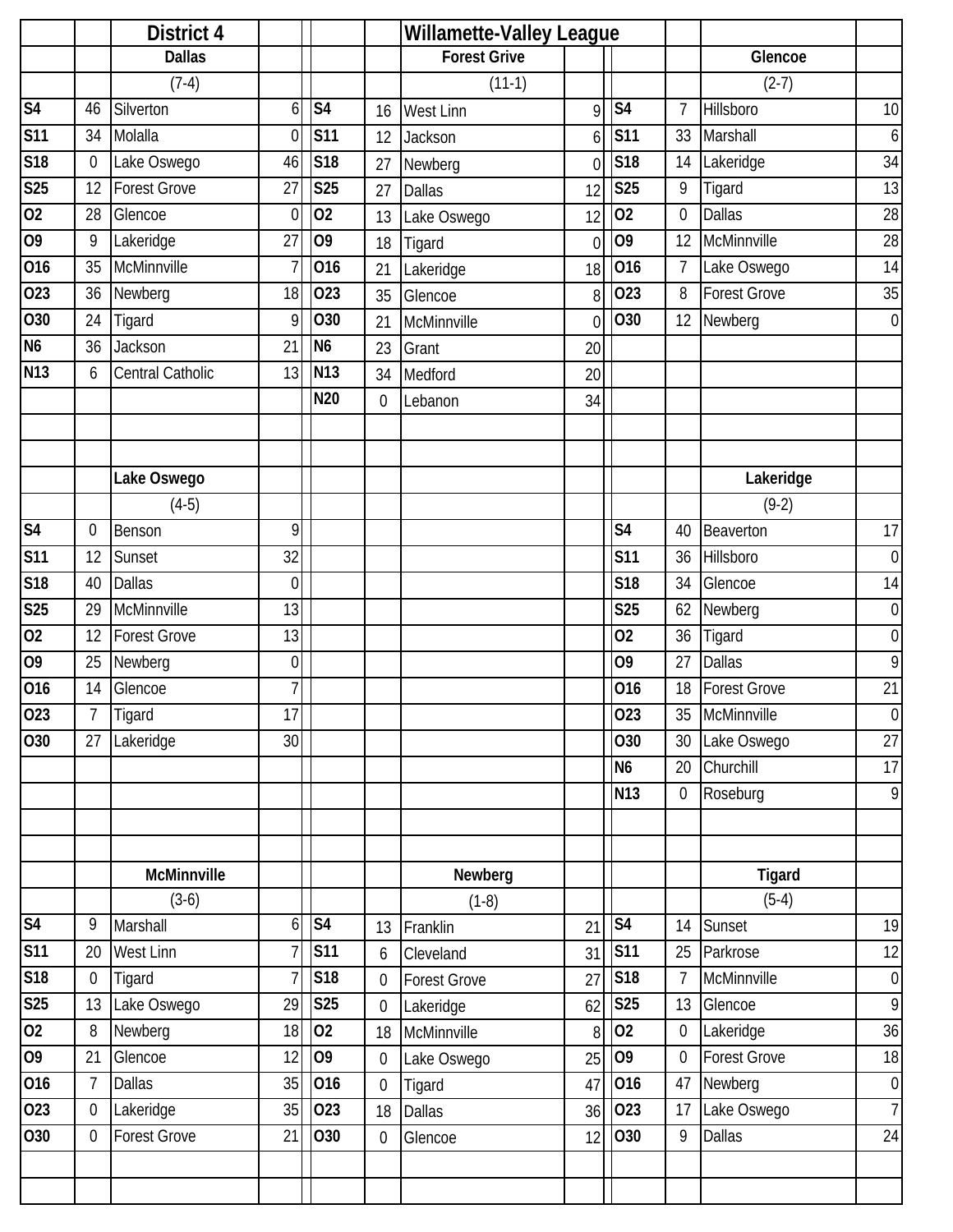|                            |                  |                  |                  |                        |                  | <b>District 5 Midwestern</b> |                |                |                  |                      |                  |
|----------------------------|------------------|------------------|------------------|------------------------|------------------|------------------------------|----------------|----------------|------------------|----------------------|------------------|
|                            |                  | Churchill        |                  |                        |                  |                              |                |                |                  | <b>Cottage Grove</b> |                  |
|                            |                  | $(8-3)$          |                  |                        |                  |                              |                |                |                  | $(0-9)$              |                  |
| S <sub>4</sub>             | 14               | North Eugene     | 18               |                        |                  |                              |                | S <sub>4</sub> | 0                | North Bend           | 27               |
| <b>S11</b>                 | 30               | Cottage Grove    | $\mathbf 0$      |                        |                  |                              |                | <b>S11</b>     | $\mathbf 0$      | Churchill            | 30               |
| S18                        | 23               | Thurston         | 12               |                        |                  |                              |                | <b>S18</b>     | 6                | Sheldon              | 32               |
| S25                        | 22               | North Bend       | 7                |                        |                  |                              |                | <b>S25</b>     | 6                | Marshfield           | 21               |
| 02                         | 13               | South Eugene     | $\overline{0}$   |                        |                  |                              |                | 02             | 34               | Springfield          | 35               |
| O <sub>9</sub>             | 6                | Marshfield       | 0                |                        |                  |                              |                | O <sub>9</sub> | 6                | North Eugene         | 29               |
| 016                        | 27               | Springfield      | $\boldsymbol{0}$ |                        |                  |                              |                | 016            | $\boldsymbol{0}$ | South Eugene         | 32               |
| 023                        | 6                | Willamette (ot)  | 0                |                        |                  |                              |                | 023            | 8                | Thurston             | 63               |
| 030                        | 14               | Sheldon (2 ot)   | 21               |                        |                  |                              |                | O30            | 6                | Willamette           | 21               |
| N <sub>6</sub>             | 27               | Madison          | 13               |                        |                  |                              |                |                |                  |                      |                  |
| <b>N13</b>                 | 6                | Sunset           | 10               |                        |                  |                              |                |                |                  |                      |                  |
|                            |                  |                  |                  |                        |                  |                              |                |                |                  |                      |                  |
|                            |                  |                  |                  |                        |                  |                              |                |                |                  |                      |                  |
|                            |                  | Marshfield       |                  |                        |                  | <b>North Bend</b>            |                |                |                  | North Eugene         |                  |
|                            |                  | $(6-4)$          |                  |                        |                  | $(3-6)$                      |                |                |                  | $(9-1)$              |                  |
| $\overline{\overline{S4}}$ | 27               | Springfield      | 7                | S <sub>4</sub>         | 27               | Cottage Grove                | $\overline{0}$ | S <sub>4</sub> | 18               | Churchill            | 14               |
| <b>S11</b>                 | 18               | Willamette       | 8                | <b>S11</b>             | 27               | Thurston                     | 21             | <b>S11</b>     | 14               | Sheldon              | $\boldsymbol{0}$ |
| <b>S18</b>                 | $\boldsymbol{0}$ | North Eugene     | 34               | S18                    | 0                | South Eugene                 | 14             | S18            | 34               | Marshfield           | $\mathbf 0$      |
| <b>S25</b>                 | 21               | Cottage Grove    | 6                | <b>S25</b>             | $\overline{1}$   | Churchill                    | 22             | <b>S25</b>     | 28               | Springfield          | 18               |
| 02                         | 28               | Thurston         | 14               | 02                     | 20               | Sheldon                      | 34             | 02             | 27               | Willamette           | 6                |
| 09                         | $\boldsymbol{0}$ | Churchill        | 6                | O <sub>9</sub>         | 6                | Springfield                  | 12             | 09             | 29               | Cottage Grove        | 6                |
| 016                        | 14               | Sheldon          | 41               | 016                    | $\overline{1}$   | Willamette                   | $\overline{0}$ | 016            | 20               | Thurston             | 17               |
| 023                        | 14               | South Eugene     | 13               | 023                    | 21               | North Eugene                 | 22             | 023            | 22               | North Bend           | 21               |
| 030                        | 14               | North Bend       | $\overline{0}$   | 030                    | $\boldsymbol{0}$ | Marshfield                   | 14             | 030            | 14               | South Eugene         | $\overline{7}$   |
| N <sub>6</sub>             | 0                | Lebanon          | 14               |                        |                  |                              |                | N <sub>6</sub> | 6                | Central Catholic     | $\overline{7}$   |
|                            |                  |                  |                  |                        |                  |                              |                |                |                  |                      |                  |
|                            |                  |                  |                  |                        |                  |                              |                |                |                  |                      |                  |
|                            |                  | Sheldon          |                  |                        |                  | South Eugene                 |                |                |                  | Springfield          |                  |
|                            |                  | $(8-2)$          |                  |                        |                  | $(5-4)$                      |                |                |                  | $(2-7)$              |                  |
| S <sub>4</sub>             | 29               | Willamette       | $\overline{0}$   | $\overline{\text{S4}}$ | 34               | Thurston                     | 21             | S <sub>4</sub> | 7                | Marshfield           | 27               |
| S11                        | 0                | North Eugene     | 14               | <b>S11</b>             | 21               | Springfield                  | $\overline{0}$ | <b>S11</b>     | $\mathbf 0$      | South Eugene         | 21               |
| S18                        | 32               | Cottage Grove    | 6                | S18                    | 14               | North Bend                   | $\overline{0}$ | S18            | 8                | Willamette           | 13               |
| <b>S25</b>                 | 26               | Thurston         | 8                | <b>S25</b>             | 20               | Willamette                   | 8              | <b>S25</b>     | 18               | North Eugene         | 28               |
| 02                         | 34               | North Bend       | 20               | 02                     | $\mathbf 0$      | Churchill                    | 13             | 02             | 35               | Cottage Grove        | 34               |
| 09                         | 14               | South Eugene     | $\boldsymbol{0}$ | O <sub>9</sub>         | $\boldsymbol{0}$ | Sheldon                      | 14             | 09             | 12               | North Bend           | 6                |
| 016                        | 41               | Marshfield       | 14               | 016                    | 32               | Cottage Grove                | $\overline{0}$ | 016            | $\boldsymbol{0}$ | Churchill            | $\overline{27}$  |
| 023                        | 21               | Springfield      | 6                | 023                    | 13               | Marshfield                   | 14             | 023            | 6                | Sheldon              | 21               |
| 030                        | 21               | Churchill (2 ot) | 14               | O30                    | $\overline{7}$   | North Eugene                 | 14             | 030            | $\boldsymbol{0}$ | Thurston             | 24               |
| N <sub>6</sub>             | 17               | Lakeridge        | 20               |                        |                  |                              |                |                |                  |                      |                  |
|                            |                  |                  |                  |                        |                  |                              |                |                |                  |                      |                  |
|                            |                  |                  |                  |                        |                  |                              |                |                |                  |                      |                  |
|                            |                  |                  |                  |                        |                  |                              |                |                |                  |                      |                  |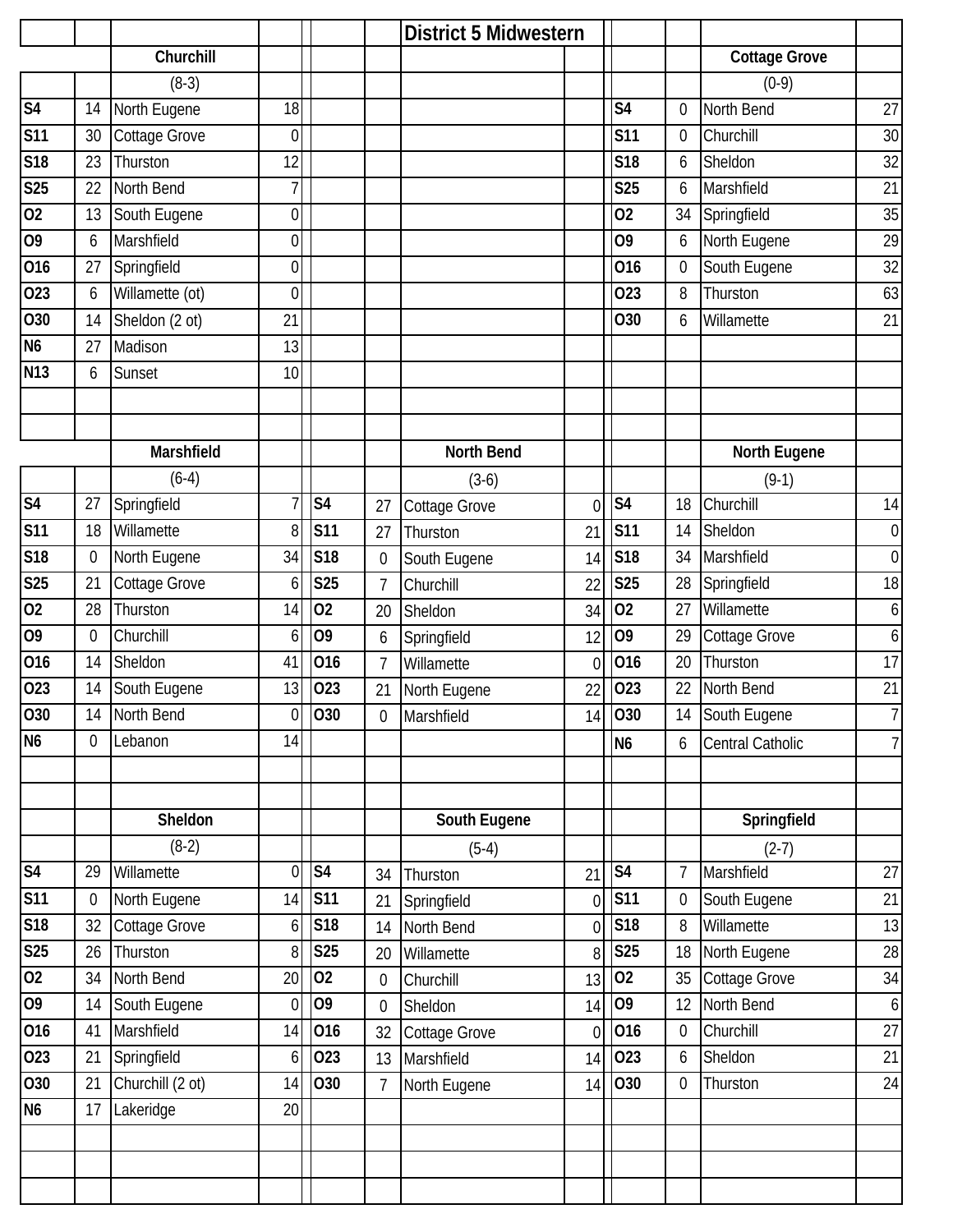|                 |                | Thurston             |                 |                          |                |                                   |                |                          |                  | Willamette           |                  |
|-----------------|----------------|----------------------|-----------------|--------------------------|----------------|-----------------------------------|----------------|--------------------------|------------------|----------------------|------------------|
|                 |                | $(3-6)$              |                 |                          |                |                                   |                |                          |                  | $(2-7)$              |                  |
| S <sub>4</sub>  | 21             | South Eugene         | 34              | S <sub>4</sub>           |                |                                   |                | S <sub>4</sub>           | 0                | Sheldon              | 29               |
| <b>S11</b>      | 21             | North Bend           | 27              | <b>S11</b>               |                |                                   |                | <b>S11</b>               | 8                | Marshfield           | 18               |
| S18             | 12             | Churchill            | 23              | S18                      |                |                                   |                | <b>S18</b>               | 13               | Springfield          | $\, 8$           |
| <b>S25</b>      | 8              | Sheldon              | 26              | <b>S25</b>               |                |                                   |                | <b>S25</b>               | 8                | South Eugene         | 20               |
| $\overline{02}$ | 14             | Marshfield           | 28              | 02                       |                |                                   |                | 02                       | 6                | North Eugene         | 27               |
| $\overline{60}$ | 9              | Willamette           | $\overline{2}$  | $\overline{09}$          |                |                                   |                | 09                       | $\overline{2}$   | Thurston             | 9                |
| 016             | 17             | North Eugene         | 20              | 016                      |                |                                   |                | 016                      | $\mathbf 0$      | North Bend           | $\overline{7}$   |
| 023             | 63             | Cottage Grove        | 8               | 023                      |                |                                   |                | 023                      | $\boldsymbol{0}$ | Churchill (ot)       | 6                |
| O30             | 24             | Springfield          | $\theta$        | O30                      |                |                                   |                | O30                      | 21               | Cottage Grove        | 6                |
|                 |                |                      |                 |                          |                |                                   |                |                          |                  |                      |                  |
|                 |                |                      |                 |                          |                |                                   |                |                          |                  |                      |                  |
|                 |                |                      |                 |                          |                | <b>District 6 Southern Oregon</b> |                |                          |                  |                      |                  |
|                 |                | Ashland              |                 |                          |                | Crater                            |                |                          |                  | Eagle Point          |                  |
|                 |                | $(6-3)$              |                 |                          |                | $(3-5)$                           |                |                          |                  | $(2-7)$              |                  |
| S <sub>4</sub>  | 8              | Klamath Union        | 23              | $\overline{\mathsf{S}4}$ | 12             | Roseburg                          | 42             | $\overline{\text{S4}}$   | 0                | Redmond              | 13               |
| <b>S11</b>      | 21             | Eagle Point          | 14              | <b>S11</b>               | 8              | Medford                           | 28             | <b>S11</b>               | 6                | Medford              | 21               |
| S18             | 29             | Crater               | 28              | S18                      | 28             | Ashland                           | 29             | S18                      | 14               | Ashland              | 21               |
| <b>S25</b>      | 0              | Roseburg             | 28              | <b>S25</b>               | 13             | Hidden Valley                     | 14             | <b>S25</b>               | 12               | <b>Hidden Valley</b> | 26               |
| $\overline{0}$  | 14             | Medford              | 6               | 02                       | 21             | <b>Grants Pass</b>                | 6              | 02                       | 35               | <b>Grants Pass</b>   | 6                |
| 09              | 12             | Enterprise (CA)      | 6               | O <sub>9</sub>           | 40             | Mazama                            | 14             | 09                       | 36               | Mazama               | 6                |
| 016             | 9              | <b>Hidden Valley</b> | 7               | 016                      | 18             | <b>Klamath Union</b>              | 27             | 016                      | 0                | Klamath Union        | 21               |
| 023             | $\mathbf 0$    | <b>Grants Pass</b>   | 7               | 023                      | 41             | Eagle Point                       | 14             | 023                      | 14               | Crater               | 41               |
| 030             | 28             | Mazama               | 20              | 030                      |                |                                   |                | O30                      | 0                | Roseburg             | 41               |
|                 |                |                      |                 |                          |                |                                   |                |                          |                  |                      |                  |
|                 |                |                      |                 |                          |                |                                   |                |                          |                  |                      |                  |
|                 |                | <b>Grants Pass</b>   |                 |                          |                | <b>Hidden Valley</b>              |                |                          |                  | <b>Klamath Union</b> |                  |
|                 |                | $(3-6)$              |                 |                          |                | $(4-5)$                           |                |                          |                  | $(6-4)$              |                  |
| S <sub>4</sub>  | 7              | <b>Sweet Home</b>    | $\overline{20}$ | $\overline{\text{S4}}$   | 16             | Mazama                            | $\overline{7}$ | $\overline{\mathsf{S}4}$ | 23               | Ashland              | 8                |
| S <sub>11</sub> | 14             | Mazama               | 8               | <b>S11</b>               | 7              | Klamath Union                     | 28             | <b>S11</b>               | 28               | Hidden Valley        | $\overline{7}$   |
| S18             | 0              | Klamath Union        | 28              | <b>S18</b>               | 26             | Eagle Point                       | 12             | <b>S18</b>               | 28               | <b>Grants Pass</b>   | $\boldsymbol{0}$ |
| S <sub>25</sub> | 6              | Eagle Point          | 35              | S25                      | 14             | Crater                            | 13             | <b>S25</b>               | 28               | Mazama               | 6                |
| 02              | 6              | Crater               | 21              | 02                       | 13             | Roseburg                          | 49             | 02                       | $\overline{0}$   | Henley               | 33               |
| 09              | 0              | Roseburg             | 34              | O <sub>9</sub>           | 8              | Medford                           | 34             | 09                       | 21               | Eagle Point          | $\boldsymbol{0}$ |
| 016             | $\overline{7}$ | Medford              | 9               | 016                      | $\overline{7}$ | Ashland                           | $\overline{9}$ | 016                      | 27               | Crater               | 18               |
| 023             | $\overline{7}$ | Ashland              | $\mathbf 0$     | 023                      | 26             | Del Norte (CA)                    | 21             | 023                      | 14               | Roseburg             | 22               |
| O30             | 14             | <b>Hidden Valley</b> | 7               | 030                      | 7              | <b>Grants Pass</b>                | 14             | 030                      | $\overline{7}$   | Medford              | 28               |
|                 |                |                      |                 |                          |                |                                   |                | N <sub>6</sub>           | $\mathbf 0$      | Oregon City          | 34               |
|                 |                |                      |                 |                          |                |                                   |                |                          |                  |                      |                  |
|                 |                |                      |                 |                          |                |                                   |                |                          |                  |                      |                  |
|                 |                |                      |                 |                          |                |                                   |                |                          |                  |                      |                  |
|                 |                |                      |                 |                          |                |                                   |                |                          |                  |                      |                  |
|                 |                |                      |                 |                          |                |                                   |                |                          |                  |                      |                  |
|                 |                |                      |                 |                          |                |                                   |                |                          |                  |                      |                  |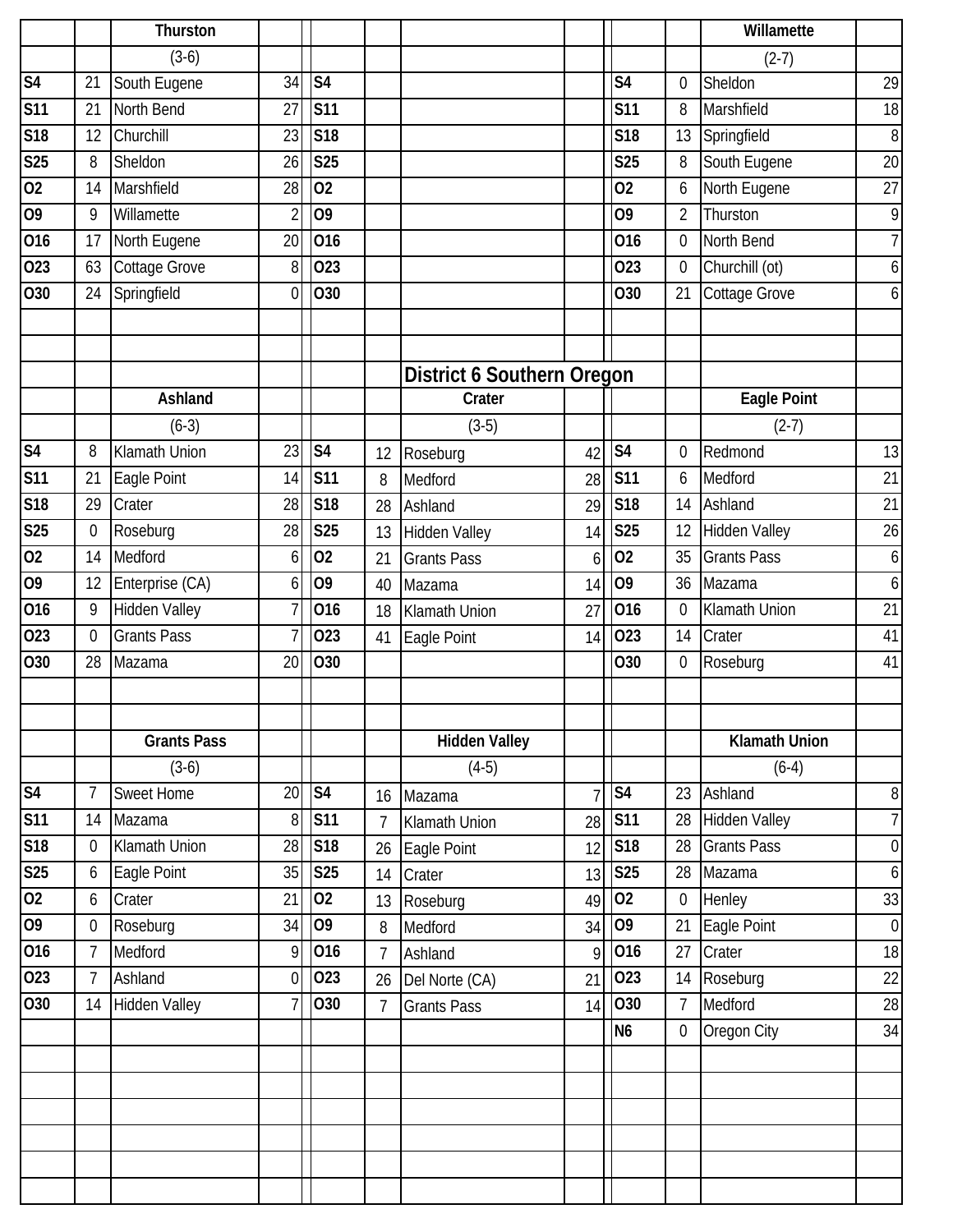|                 |                  | Mazama               |                |                        |                 | Medford                  |          |                                |                 | Roseburg             |                |
|-----------------|------------------|----------------------|----------------|------------------------|-----------------|--------------------------|----------|--------------------------------|-----------------|----------------------|----------------|
|                 |                  | $(0-9)$              |                |                        |                 | $(7-4)$                  |          |                                |                 | $(144-0)$            |                |
| S <sub>4</sub>  | $\overline{7}$   | Hidden Valley        | 16             | S <sub>4</sub>         | 21              | Eagle Point              | 6        | S <sub>4</sub>                 | 42              | Crater               | 12             |
| <b>S11</b>      | 8                | <b>Grants Pass</b>   | 14             | <b>S11</b>             | 28              | Crater                   | 8        | <b>S11</b>                     | 21              | Concord (CA)         | $\overline{0}$ |
| <b>S18</b>      | $\boldsymbol{0}$ | Henley               | 39             | S18                    | 7               | Roseburg                 | 30       | S18                            | 30              | Medford              | $7\vert$       |
| <b>S25</b>      | 6                | Klamath Union        | 28             | <b>S25</b>             | 6               | Borah (ID)               | 36       | <b>S25</b>                     | 28              | Ashland              | $\overline{0}$ |
| $\overline{02}$ | 6                | Eagle Point          | 36             | 02                     | 6               | Ashland                  | 14       | 02                             | 49              | <b>Hidden Valley</b> | 13             |
| 09              | 14               | Crater               | 40             | O <sub>9</sub>         | 34              | <b>Hidden Valley</b>     | 8        | $\overline{09}$                | 34              | <b>Grants Pass</b>   | $\overline{0}$ |
| 016             | $\boldsymbol{0}$ | Roseburg             | 62             | 016                    | 9               | <b>Grants Pass</b>       |          | 016                            | 62              | Mazama               | $\overline{0}$ |
| 023             | $\overline{7}$   | Medford              | 48             | 023                    | 48              | Mazama                   |          | 023                            | 22              | Klamath Union        | 14             |
| O30             | 20               | Ashland              | 28             | O30                    | 28              | <b>Klamath Union</b>     |          | O30                            | 41              | Eagle Point          | $\overline{0}$ |
|                 |                  |                      |                | N <sub>6</sub>         | 15              | Beaverton                | 13       | N <sub>6</sub>                 | 41              | <b>McNary</b>        | $7\vert$       |
|                 |                  |                      |                | N <sub>13</sub>        | 20              | <b>Forest Grove</b>      | 34       | N <sub>13</sub>                | 9               | Lakeridge            | $\overline{0}$ |
|                 |                  |                      |                |                        |                 |                          |          | <b>N20</b>                     | 23              | Reynolds             | $\overline{7}$ |
|                 |                  |                      |                |                        |                 |                          |          | <b>N27</b>                     | 17              | Sunset               | $\overline{0}$ |
|                 |                  |                      |                |                        |                 |                          |          | D <sub>5</sub>                 | 22              | Lebanon              | $\overline{0}$ |
|                 |                  |                      |                |                        |                 |                          |          |                                |                 |                      |                |
|                 |                  |                      |                |                        |                 |                          |          |                                |                 |                      |                |
|                 |                  |                      |                |                        |                 | District 7 Intermountain |          |                                |                 |                      |                |
|                 |                  | <b>Baker</b>         |                |                        |                 | <b>Bend</b>              |          |                                |                 | <b>Crook County</b>  |                |
|                 |                  | $(0-9)$              |                |                        |                 | $(2-7)$                  |          |                                |                 | $(5-4)$              |                |
| S <sub>4</sub>  | 0                | <b>Mountain View</b> | 25             | S <sub>4</sub>         | 7               | Madras                   | 3        | S <sub>4</sub>                 | 0               | Pendleton            | $\overline{7}$ |
| <b>S11</b>      | 0                | Ontario              | 30             | <b>S11</b>             | $\mathbf 0$     | La Grande                | 47       | <b>S11</b>                     | 6               | Hermiston            | 14             |
| <b>S18</b>      | $\mathbf 0$      | Crook County         | 21             | <b>S18</b>             | 6               | Ontario                  | 28       | S <sub>18</sub>                | 21              | <b>Baker</b>         | $\overline{0}$ |
| <b>S25</b>      | 20               | Nyssa                | 53             | <b>S25</b>             | $\mathbf 0$     | Hermiston                | 12       | <b>S25</b>                     | 6               | Ontario              | 10             |
| 02              | 12               | Bend                 | 34             | 02                     | 30              | <b>Baker</b>             | 12       | 02                             | 34              | Mountain View (WA)   | 13             |
| 09              | 6                | Redmond              |                | 48 09                  | 7               | Pendleton                |          | 31 09                          |                 | 40 La Grande         | $\overline{0}$ |
| 016             | 8                | Hermiston            | 42             | 016                    | $\overline{7}$  | <b>Crook County</b>      | 27       | $\overline{0}16$               | 27              | Bend                 | $\overline{7}$ |
| 023             | $\overline{2}$   | Pendleton            | 42             | 023                    | 22              | Redmond                  | 52       | 023                            | 22              | <b>Mountain View</b> | 20             |
| O30             | $\overline{0}$   | La Grande            | 41             | 030                    |                 | 14 Mountain View         |          | 34 030                         | 6               | Redmond              | 16             |
|                 |                  |                      |                |                        |                 |                          |          |                                |                 |                      |                |
|                 |                  |                      |                |                        |                 |                          |          |                                |                 |                      |                |
|                 |                  | Hermistotn           |                |                        |                 | La Grande                |          |                                |                 | <b>Mountain View</b> |                |
|                 |                  | $(4-5)$              |                |                        |                 | $(5-4)$                  |          |                                |                 | $(3-6)$              |                |
| S <sub>4</sub>  | $\overline{7}$   | Redmond              | 14             | $\overline{\text{S4}}$ | 10 <sup>1</sup> | Nampa (ID)               |          | $6$ $\overline{\phantom{1}54}$ | 25              | <b>Baker</b>         | $\overline{0}$ |
| <b>S11</b>      | 14               | <b>Crook County</b>  | 6 <sup>1</sup> | <b>S11</b>             | $\overline{0}$  | Ontario                  |          | $8$ S11                        | 6               | <b>Sweet Home</b>    | 18             |
| S18             | $\mathbf 0$      | La Grande            | 14             | <b>S18</b>             | 47              | Bend                     |          | $0$ S18                        | 12              | Pendleton            | 29             |
| <b>S25</b>      | 12               | Bend                 | $\overline{0}$ | S25                    | 14              | Hermiston                |          | $0$ S <sub>25</sub>            | 14              | Redmond              | $\overline{0}$ |
| 02              | 14               | Pendleton            | 30             | 02                     | 14              | Pendleton                | 26       | 02                             | 10 <sup>°</sup> | Ontario              | 28             |
| 09              | 17               | Mountain View        | 14             | 09                     | 21              | Redmond                  | 30       | $ 09\rangle$                   | 14              | Hermiston            | 17             |
| 016             | 42               | <b>Baker</b>         | $\overline{8}$ | 016                    | $\overline{0}$  | <b>Crook County</b>      |          | 40 016                         | 6               | La Grande            | $\overline{7}$ |
| 023             | $\overline{7}$   | Ontario              | 28             | 023                    | $\overline{7}$  | Mountain View            |          | 6 023                          | 20              | <b>Crook County</b>  | 22             |
| 030             | 22               | Eisenhower (WA)      | 35             | 030                    | 41              | <b>Baker</b>             | $\Omega$ | <b>O</b> 30                    | 34              | <b>Bend</b>          | 14             |
|                 |                  |                      |                |                        |                 |                          |          |                                |                 |                      |                |
|                 |                  |                      |                |                        |                 |                          |          |                                |                 |                      |                |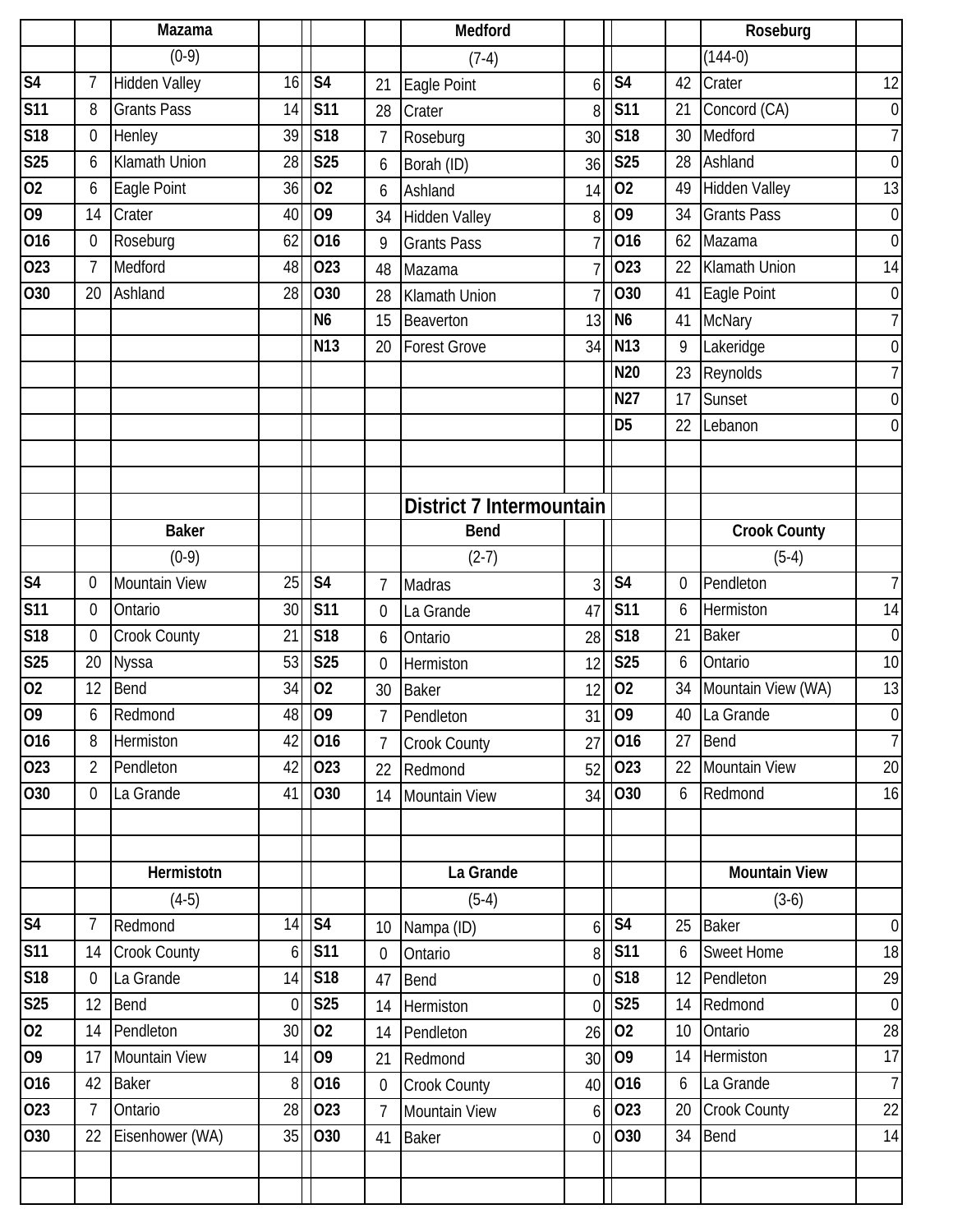|                           |                 | Ontario                |          |                |                | Pendleton                |                |                          |                | Redmond                        |                      |
|---------------------------|-----------------|------------------------|----------|----------------|----------------|--------------------------|----------------|--------------------------|----------------|--------------------------------|----------------------|
|                           |                 | $(9-2)$                |          |                |                | $(8-3)$                  |                |                          |                | $(7-3)$                        |                      |
| S <sub>4</sub>            | 24              | Vale                   | 8        | S <sub>4</sub> | $\overline{7}$ | Crook County             | $\overline{0}$ | $\overline{\mathsf{S}4}$ | 13             | Eagle Point                    | $\overline{0}$       |
| <b>S11</b>                | 8               | La Grande              | 0        | <b>S11</b>     | 13             | Redmond                  | 27             | <b>S11</b>               | 14             | Hermiston                      | 7 <sup>1</sup>       |
| <b>S18</b>                | 30              | <b>Baker</b>           | 0        | <b>S18</b>     | 29             | <b>Mountain View</b>     | 12             | <b>S18</b>               | 27             | Pendleton                      | 13                   |
| <b>S25</b>                | 28              | Bend                   | 6        | <b>S25</b>     | 26             | La Grande                | 14             | <b>S25</b>               | $\mathbf 0$    | Mountain View                  | 14                   |
| 02                        | 10              | Crook County           | 6        | 02             | 30             | Hermiston                | 14             | 02                       | 30             | La Grande                      | 21                   |
| $\overline{09}$           | 28              | <b>Mountain View</b>   | 10       | 09             | 31             | Bend                     |                | $\overline{09}$          | 48             | <b>Baker</b>                   | 6                    |
| 016                       | 33              | Redmond                | 0        | 016            | 7              | Caldwell (ID)            | 14             | 016                      | $\mathbf 0$    | Ontario                        | 33                   |
| 023                       | 28              | Hermiston              | 7        | 023            | 42             | <b>Baker</b>             | $\overline{2}$ | 023                      | 52             | Bend                           | 22                   |
| <b>O30</b>                | 6               | Pendleton              | 16       | O30            | 16             | Ontario                  | 6              | 030                      | 16             | Crook County                   | $6 \mid$             |
| N13                       | 13              | Clackamas              | 9        | N13            | 41             | Milwaukie                | 22             | N <sub>6</sub>           | 13             | Aloha                          | 39                   |
| <b>N20</b>                | 6               | Lebanon                | 14       | <b>N20</b>     | 16             | Corvallis                | 34             |                          |                |                                |                      |
|                           |                 |                        |          |                |                |                          |                |                          |                |                                |                      |
|                           |                 | Corvallis              |          |                |                | <b>District 8 Valley</b> |                |                          |                |                                |                      |
|                           |                 |                        |          |                |                | <b>Crescent Valley</b>   |                |                          |                | Lebanon                        |                      |
| S <sub>4</sub>            | 33              | $(9-3)$                | 14       | S <sub>4</sub> |                | $(6-3)$                  |                | S <sub>4</sub>           |                | $(12-2)$                       |                      |
| <b>S11</b>                | 15              | West Albany<br>Lebanon | 25       | <b>S11</b>     | 30             | North Salem              | 14             | <b>S11</b>               | 39             | North Salem<br>Corvallis       | $\overline{0}$<br>15 |
| <b>S18</b>                |                 |                        | 20       | <b>S18</b>     | 6              | Corvallis                | 21             | <b>S18</b>               | 25<br>14       |                                | 11                   |
| <b>S25</b>                | 22              | <b>McNary</b>          | 17       | <b>S25</b>     | 26             | West Albany              | 36             | <b>S25</b>               |                | West Albany                    | 7 <sup>1</sup>       |
| $\overline{02}$           | 18              | <b>Crescent Valley</b> |          | 02             | $\overline{1}$ | Lebanon                  | 8              | 02                       | 42             | South Salem                    |                      |
|                           | 28              | South Albany           | 6        |                | 26             | <b>McNary</b>            | 14             | 09                       | 13             | <b>McNary</b>                  | 35                   |
| 09                        | 25              | Sprague                | 6        | 09             | 24             | South Salem              |                |                          | 14             | <b>Crescent Valley</b>         | 8<br>$\overline{7}$  |
| 016                       | 42              | McKay                  | 15       | 016            | 29             | South Albany             | 14             | 016                      | 20             | South Albany                   |                      |
| 023                       | 35              | North Salem            | 20       | 023            | 28             | Sprague                  |                | 023                      | 13             | Sprague                        | 12                   |
| 030                       | 13              | South Salem (ot)       | 16       | O30            | 58             | McKay                    | $\overline{0}$ | 030<br>N <sub>6</sub>    | 32             | McKay                          | 14<br>$\overline{0}$ |
| N <sub>6</sub>            | 48              | Jefferson              | 13       |                |                |                          |                | <b>N13</b>               | 14             | Marshfield                     | $6 \mid$             |
| <b>NJ13</b><br><b>N20</b> | 34              | Pendleton              | 16<br>27 |                |                |                          |                | N20                      | 14<br>34       | Ontario<br><b>Forest Grove</b> | $\overline{0}$       |
|                           | 20              | Sunset (3 ot)          |          |                |                |                          |                |                          |                |                                |                      |
|                           |                 |                        |          |                |                |                          |                | <b>N28</b>               | 16             | South Salem                    | 7 <sup>1</sup>       |
|                           |                 |                        |          |                |                |                          |                | D <sub>5</sub>           | $\overline{0}$ | Roseburg                       | 22                   |
|                           |                 | <b>McKay</b>           |          |                |                |                          |                |                          |                | <b>McNary</b>                  |                      |
|                           |                 | $(2-7)$                |          |                |                |                          |                |                          |                | $(7-3)$                        |                      |
| S <sub>4</sub>            | $7\overline{ }$ | <b>McNary</b>          | 28       |                |                |                          |                | $\overline{\mathsf{S}4}$ | 28             | McKay                          | 7                    |
| S <sub>11</sub>           | 14              | <b>Crescent Valley</b> | 21       |                |                |                          |                | <b>S11</b>               | 40             | North Salem                    | $\overline{0}$       |
| <b>S18</b>                | 12              | South Albany           | 46       |                |                |                          |                | <b>S18</b>               | 20             | Corvallis                      | 22                   |
| <b>S25</b>                | 14              | Sprague                | 13       |                |                |                          |                | <b>S25</b>               | 21             | West Albany                    | 34                   |
| 02                        | 15              | South Salem            | 17       |                |                |                          |                | 02                       | 35             | Lebanon                        | 13                   |
| 09                        | 28              | North Salem            | 14       |                |                |                          |                | O <sub>9</sub>           | 13             | South Salem                    | 12                   |
| 016                       | 15              | Corvallis              | 42       |                |                |                          |                | 016                      | 33             | <b>Crescent Valley</b>         | 14                   |
| 023                       | 12              | <b>West Albany</b>     | 49       |                |                |                          |                | 023                      | 46             | South Albany                   | $\overline{7}$       |
| O30                       | 14              | Lebanon                | 32       |                |                |                          |                | O30                      | 26             | Sprague                        | 8 <sup>1</sup>       |
|                           |                 |                        |          |                |                |                          |                | <b>N6</b>                | $\overline{7}$ | Roseburg                       | 41                   |
|                           |                 |                        |          |                |                |                          |                |                          |                |                                |                      |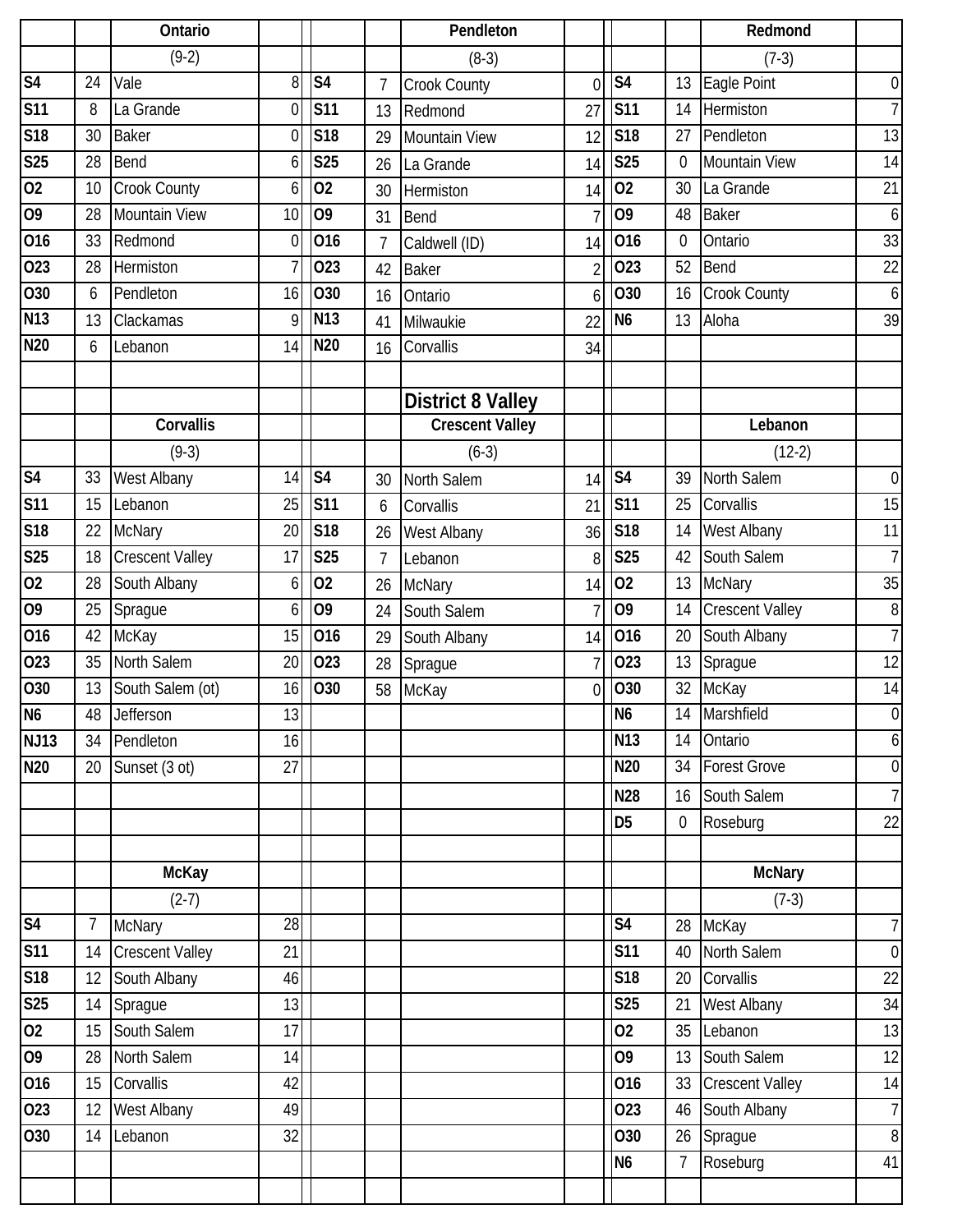|                 |                  | <b>North Salem</b>     |                  |                          |                  |                             |                |                          |                  | South Albany           |                |
|-----------------|------------------|------------------------|------------------|--------------------------|------------------|-----------------------------|----------------|--------------------------|------------------|------------------------|----------------|
|                 |                  | $(1-8)$                |                  |                          |                  |                             |                |                          |                  | $(4-4)$                |                |
| S <sub>4</sub>  | 0                | Lebanon                | $\overline{39}$  |                          |                  |                             |                | S <sub>4</sub>           | 5                | South Salem            | $\overline{0}$ |
| <b>S11</b>      | $\boldsymbol{0}$ | <b>McNary</b>          | 40               |                          |                  |                             |                | <b>S11</b>               | 21               | Sprague                | 8 <sup>1</sup> |
| <b>S18</b>      | 0                | Crescent Valley        | 13               |                          |                  |                             |                | <b>S18</b>               | 46               | McKay                  | 12             |
| <b>S25</b>      | 15               | South Albany           | 13               |                          |                  |                             |                | <b>S25</b>               | 13               | North Salem            | 15             |
| $\overline{02}$ | 19               | Sprague                | 29               |                          |                  |                             |                | 02                       | 6                | Corvallis              | 28             |
| O <sub>9</sub>  | 14               | McKay                  | 28               |                          |                  |                             |                | 09                       | 21               | West Albany            | $6 \mid$       |
| 016             | $\mathbf 0$      | South Salem            | 28               |                          |                  |                             |                | 016                      | $\overline{7}$   | Lebanon                | 20             |
| 023             | 20               | Corvallis              | 35               |                          |                  |                             |                | 023                      | 7                | <b>McNary</b>          | 46             |
| O30             | 14               | <b>West Albany</b>     | 41               |                          |                  |                             |                | O30                      | $\mathbf 0$      | <b>Crescent Valley</b> | 21             |
|                 |                  |                        |                  |                          |                  |                             |                |                          |                  |                        |                |
|                 |                  | South Salem            |                  |                          |                  | Sprague                     |                |                          |                  | <b>West Albany</b>     |                |
|                 |                  | $(8-5)$                |                  |                          |                  | $(1-8)$                     |                |                          |                  | $(5-4)$                |                |
| S <sub>4</sub>  | $\mathbf 0$      | South Albany           | 5                | $\overline{\mathsf{S4}}$ | 6                | <b>Crescent Valley</b>      | 8              | $\overline{\mathsf{S}4}$ | 14               | Corvallis              | 33             |
| <b>S11</b>      | 18               | West Albany            | 7                | <b>S11</b>               | 8                | South Albany                | 21             | <b>S11</b>               | $\overline{7}$   | South Salem            | 18             |
| <b>S18</b>      | 14               | Sprague                | 0                | <b>S18</b>               | $\mathbf 0$      | South Salem                 | 14             | S18                      | 11               | Lebanon                | 14             |
| <b>S25</b>      | $\overline{7}$   | Lebanon                | 42               | <b>S25</b>               | 13               | McKay                       | 14             | <b>S25</b>               | 34               | <b>McNary</b>          | 21             |
| 02              | 17               | McKay                  | 15               | 02                       | 29               | North Salem                 | 19             | 02                       | 22               | <b>Crescent Valley</b> | 15             |
| $\overline{09}$ | 12               | <b>McNary</b>          | 13               | 09                       | 6                | Corvallis                   | 25             | 09                       | 6                | South Albany           | 21             |
| 016             | 28               | North Salem            | 0                | 016                      | 33               | West Albany                 | 35             | 016                      | 35               | Sprague                | 33             |
| 023             | 28               | <b>Crescent Valley</b> | 29               | 023                      | 12               | Lebanon                     | 13             | 023                      | 49               | McKay                  | 12             |
| 030             | 16               | Corvallis (ot)         | 13               | O30                      | 8                | <b>McNary</b>               | 26             | 030                      | 41               | North Salem            | 14             |
| N <sub>6</sub>  | 9                | Benson                 | 7                |                          |                  |                             |                |                          |                  |                        |                |
| <b>N13</b>      | 30               | Oregon City            | $\boldsymbol{0}$ |                          |                  |                             |                |                          |                  |                        |                |
| <b>N20</b>      | 14               | Central Catholic       | $\overline{2}$   |                          |                  |                             |                |                          |                  |                        |                |
| N27             | $\overline{7}$   | Lebanon                | 16               |                          |                  |                             |                |                          |                  |                        |                |
|                 |                  |                        |                  |                          |                  |                             |                |                          |                  |                        |                |
|                 |                  | District 9             |                  |                          |                  | <b>Timber Valley League</b> |                |                          |                  |                        |                |
|                 |                  | Canby                  |                  |                          |                  | Estacada                    |                |                          |                  | Molalla                |                |
|                 |                  | $(5-4)$                |                  |                          |                  | $(2-7)$                     |                |                          |                  | $(2-7)$                |                |
| S <sub>4</sub>  | 26               | Jefferson              | 27               | S <sub>4</sub>           | 28               | Roosevelt                   | $\overline{0}$ | S <sub>4</sub>           | 26               | Lincoln                | $\overline{0}$ |
| <b>S11</b>      | 15               | Prairie (WA)           | 13               | <b>S11</b>               | 56               | Lincoln                     | 12             | S <sub>11</sub>          | $\boldsymbol{0}$ | Dallas                 | 34             |
| S18             | 29               | Silverton              | $\overline{0}$   | S18                      | $\overline{7}$   | <b>West Linn</b>            | 34             | S18                      | $\boldsymbol{0}$ | Oregon City            | 47             |
| <b>S25</b>      | 13               | Sandy                  | 12               | <b>S25</b>               | 6                | <b>Sweet Home</b>           | $\overline{7}$ | S <sub>25</sub>          | 13               | Silverton              | 21             |
| 02              | 26               | Molalla                | $\overline{0}$   | 02                       | $\boldsymbol{0}$ | Sandy                       | 12             | 02                       | $\boldsymbol{0}$ | Canby                  | 26             |
| 09              | 13               | Estacada               | $\overline{0}$   | 09                       | $\mathbf 0$      | Canby                       | 13             | 09                       | $\mathbf 0$      | <b>West Linn</b>       | 39             |
| 016             | $\boldsymbol{0}$ | West Linn              | 21               | 016                      | $\mathbf{0}$     | Oregon City                 | 34             | 016                      | $\boldsymbol{0}$ | <b>Sweet Home</b>      | 7              |
| 023             | 8                | Oregon City            | 38               | 023                      | 20               | Silverton                   | 28             | 023                      | 6                | Sandy                  | 43             |
| O30             | $\mathbf 0$      | <b>Sweet Home</b>      | 20               | O30                      | 7                | Molalla                     | 13             | 030                      | 13               | Estacada               | 7              |
|                 |                  |                        |                  |                          |                  |                             |                |                          |                  |                        |                |
|                 |                  |                        |                  |                          |                  |                             |                |                          |                  |                        |                |
|                 |                  |                        |                  |                          |                  |                             |                |                          |                  |                        |                |
|                 |                  |                        |                  |                          |                  |                             |                |                          |                  |                        |                |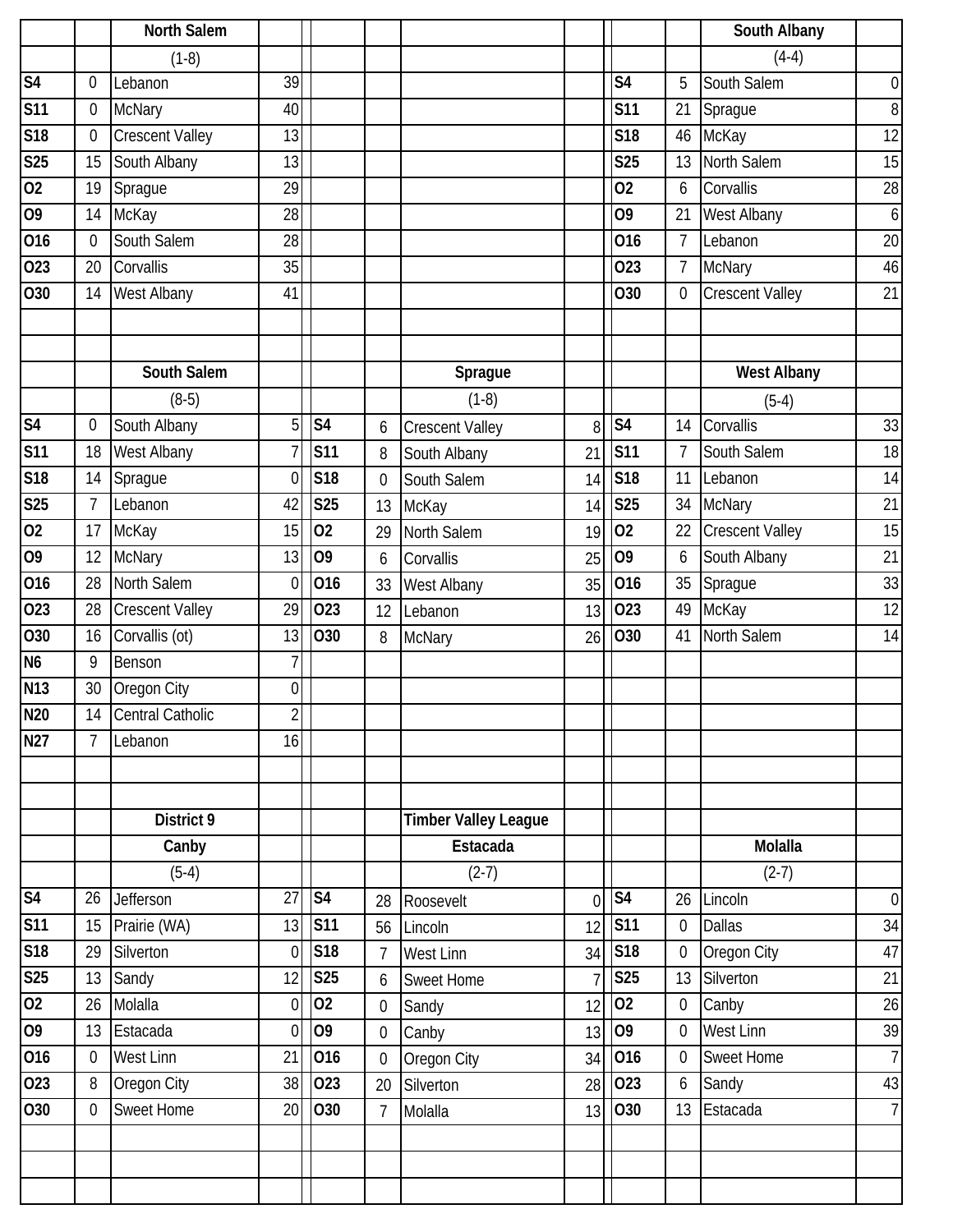|                                      |                  | <b>Oregon City</b> |                  |                        |                |                    |                |                        |                  | Sandy               |                  |
|--------------------------------------|------------------|--------------------|------------------|------------------------|----------------|--------------------|----------------|------------------------|------------------|---------------------|------------------|
|                                      |                  | $(9-2)$            |                  |                        |                |                    |                |                        |                  | $(6-4)$             |                  |
| S <sub>4</sub>                       | $\overline{2}$   | Aloha              | 10               |                        |                |                    |                | S <sub>4</sub>         | 8                | Jackson             | 6                |
| <b>S11</b>                           | 14               | Jesuit             | $\boldsymbol{0}$ |                        |                |                    |                | <b>S11</b>             | 26               | Jefferson           | 6                |
| S18                                  | 47               | Molalla            | $\overline{0}$   |                        |                |                    |                | S <sub>18</sub>        | 6                | <b>Sweet Home</b>   | 31               |
| S <sub>25</sub>                      | 37               | <b>West Linn</b>   | 12               |                        |                |                    |                | <b>S25</b>             | 12               | Canby               | 13               |
| 02                                   | 45               | <b>Sweet Home</b>  | 27               |                        |                |                    |                | 02                     | 12               | Estacada            | $\boldsymbol{0}$ |
| $\overline{60}$                      | 27               | Sandy              | $\mathbf 0$      |                        |                |                    |                | 09                     | $\mathbf 0$      | Oregon City         | 27               |
| 016                                  | 34               | Estacada           | $\boldsymbol{0}$ |                        |                |                    |                | 016                    | 32               | Silverton           | $\boldsymbol{0}$ |
| 023                                  | 38               | Canby              | 8 <sup>1</sup>   |                        |                |                    |                | 023                    | 43               | Molalla             | 6                |
| 030                                  | 43               | Silverton          | 6                |                        |                |                    |                | O30                    | $7\overline{ }$  | <b>West Linn</b>    | 6                |
| N <sub>6</sub>                       | 34               | Klamath Union      | $\overline{0}$   |                        |                |                    |                | N <sub>6</sub>         | 13               | Reynolds            | 34               |
| <b>N13</b>                           | $\mathbf 0$      | South Salem        | 3 <sup>l</sup>   |                        |                |                    |                |                        |                  |                     |                  |
|                                      |                  |                    |                  |                        |                |                    |                |                        |                  |                     |                  |
|                                      |                  | Silverton          |                  |                        |                | <b>Sweet Home</b>  |                |                        |                  | <b>West Linn</b>    |                  |
|                                      |                  | $(2-7)$            |                  |                        |                | $(8-2)$            |                |                        |                  | $(4-5)$             |                  |
| S <sub>4</sub>                       | 6                | <b>Dallas</b>      | 46               | S <sub>4</sub>         | 20             | <b>Grants Pass</b> | 7              | S <sub>4</sub>         | 9                | <b>Forest Grove</b> | 16               |
| <b>S11</b>                           | 13               | Franklin           | 17               | <b>S11</b>             | 18             | Mountain View      | 6              | <b>S11</b>             | $7\overline{ }$  | McMinnville         | 20               |
| $\overline{\overline{\mathsf{S18}}}$ | 0                | Canby              | 29               | <b>S18</b>             | 31             | Sandy              | 6              | S18                    | 34               | Estacada            | $\overline{7}$   |
| S <sub>25</sub>                      | 21               | Molalla            | 13               | <b>S25</b>             | 7              | Estacada           | 6              | <b>S25</b>             | 12               | Oregon City         | 37               |
| $\overline{02}$                      | 14               | <b>West Linn</b>   | 22               | 02                     | 27             | Oregon City        | 45             | 02                     | 22               | Silverton           | 14               |
| 09                                   | $\mathbf 0$      | <b>Sweet Home</b>  | 6                | O <sub>9</sub>         | 6              | Silverton          | $\overline{0}$ | O <sub>9</sub>         | 39               | Molalla             | $\mathbf 0$      |
| 016                                  | $\boldsymbol{0}$ | Sandy              | 32               | 016                    | $\overline{7}$ | Molalla            | $\overline{0}$ | 016                    | 21               | Canby               | $\mathbf 0$      |
| 023                                  | 28               | Estacada           | 20               | 023                    | 28             | <b>West Linn</b>   | 12             | 023                    | 12               | <b>Sweet Home</b>   | 28               |
| 030                                  | 6                | Oregon City        | 43               | O30                    | 20             | Canby              | $\overline{0}$ | 030                    | $\boldsymbol{6}$ | Sandy               | $\overline{7}$   |
|                                      |                  |                    |                  | N <sub>6</sub>         | 6              | Sunset             | 13             |                        |                  |                     |                  |
|                                      |                  |                    |                  |                        |                |                    |                |                        |                  |                     |                  |
|                                      |                  |                    |                  |                        |                |                    |                |                        |                  |                     |                  |
|                                      |                  | District 10        |                  |                        |                | <b>PIL West</b>    |                |                        |                  |                     |                  |
|                                      |                  | Benson             |                  |                        |                | Cleveland          |                |                        |                  | Franklin            |                  |
|                                      |                  | $(7-3)$            |                  |                        |                | $(5-3)$            |                |                        |                  | $(4-5)$             |                  |
| S <sub>4</sub>                       | 9                | Lake Oswego        | $\overline{0}$   | $\overline{\text{S4}}$ | 20             | David Douglas      | 12             | $\overline{\text{S4}}$ | 21               | Newberg             | 13               |
| $\overline{\text{S11}}$              | $\mathbf 0$      | Aloha              | $\overline{7}$   | <b>S11</b>             | 31             | Newberg            | 6              | <b>S11</b>             | 17               | Silverton           | 13               |
| S18                                  | 40               | Jackson            | 6 <sup>1</sup>   | S18                    | 37             | Lincoln            | $\overline{0}$ | S18                    | 9                | Marshall            | $\boldsymbol{0}$ |
| S <sub>25</sub>                      | 33               | Roosevelt          | 12               | <b>S25</b>             |                |                    |                | <b>S25</b>             | 10               | Mountain View (WA)  | $\overline{7}$   |
| 02                                   | 33               | Cleveland          | $\mathbf 0$      | 02                     | $\overline{0}$ | Benson             | 33             | 02                     | $\mathfrak{Z}$   | Wilson              | $\boldsymbol{6}$ |
| 09                                   | 46               | Franklin           | 6                | O <sub>9</sub>         | $\overline{7}$ | Grant              | 20             | 09                     | 6                | Benson              | 46               |
| 016                                  | 3                | Madison            | 16               | 016                    | 17             | Franklin           | $\overline{7}$ | 016                    | $\overline{7}$   | Cleveland           | $\overline{17}$  |
| 023                                  | 14               | Wilson             | $\overline{7}$   | 023                    | 6              | Madison            | 39             | 023                    | 9                | Grant               | 48               |
| 030                                  | 16               | Grant              | 13               | O30                    | 27             | Wilson             | 22             | 030                    | $\overline{7}$   | Madison             | 58               |
| N <sub>6</sub>                       | 7                | South Salem        | 9                |                        |                |                    |                |                        |                  |                     |                  |
|                                      |                  |                    |                  |                        |                |                    |                |                        |                  |                     |                  |
|                                      |                  |                    |                  |                        |                |                    |                |                        |                  |                     |                  |
|                                      |                  |                    |                  |                        |                |                    |                |                        |                  |                     |                  |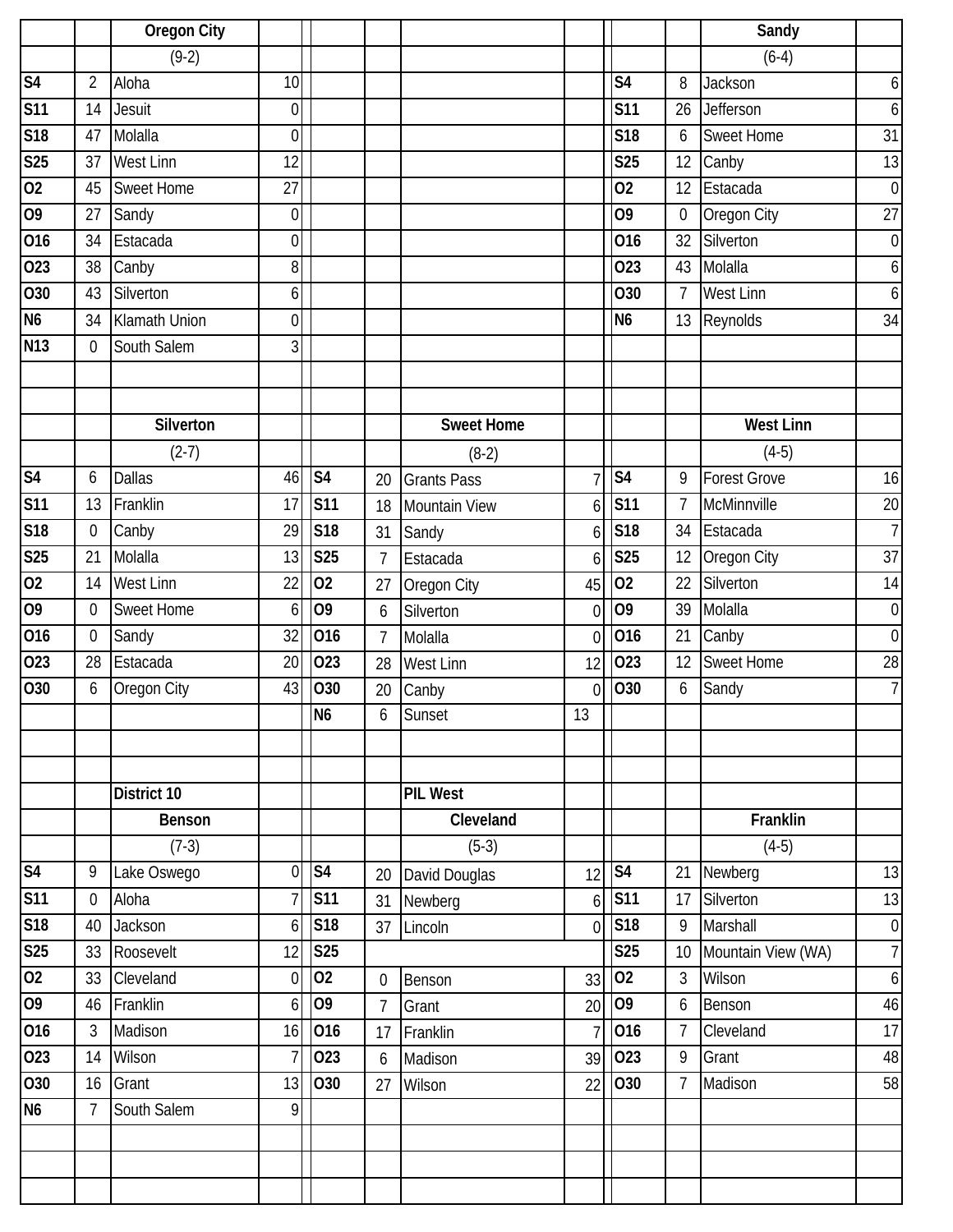|                 |                | Grant               |                  |                          |             | Madison                                     |                |                          |                | Wilson           |                |
|-----------------|----------------|---------------------|------------------|--------------------------|-------------|---------------------------------------------|----------------|--------------------------|----------------|------------------|----------------|
|                 |                | $(5-5)$             |                  |                          |             | $(9-1)$                                     |                |                          |                | $(2-7)$          |                |
| S <sub>4</sub>  | 6              | Central Catholic    | 13               | S <sub>4</sub>           | 14          | Parkrose                                    | $\overline{3}$ | S <sub>4</sub>           | 0              | Jesuit           | $6 \mid$       |
| <b>S11</b>      | $\mathbf 0$    | Beaverton           | 35               | <b>S11</b>               | 42          | David Douglas                               | 0              | <b>S11</b>               | $\overline{7}$ | Central Catholic | 26             |
| <b>S18</b>      | 16             | Jefferson           | 12               | S18                      | 39          | Roosevelt                                   | 6              | <b>S18</b>               | 20             | Lincoln          | $6 \mid$       |
| <b>S25</b>      | $\overline{7}$ | Marshall            | 6                | <b>S25</b>               | 60          | Jefferson                                   |                | <b>S25</b>               | 6              | Jackson          | 20             |
| 02              | $\mathbf 0$    | Madison             | 42               | 02                       | 42          | Grant                                       | $\overline{0}$ | 02                       | 6              | Franklin         | $\overline{3}$ |
| $\overline{09}$ | 20             | Cleveland           | 7                | O <sub>9</sub>           | 35          | Wilson                                      | $\overline{0}$ | O <sub>9</sub>           | $\mathbf 0$    | Madison          | 35             |
| 016             | 27             | Wilson              | 6                | 016                      | 16          | Benson                                      | 3              | 016                      | 6              | Grant            | 27             |
| 023             | 48             | Franklin            | 9                | 023                      | 39          | Cleveland                                   | 6              | 023                      | 7              | Benson           | 14             |
| 030             | 13             | Benson              | 16               | O30                      | 58          | Franklin                                    |                | O30                      | 22             | Cleveland        | 27             |
| N <sub>6</sub>  | 20             | <b>Forest Grove</b> | 23               | N <sub>6</sub>           | 13          | Churchill                                   | 27             |                          |                |                  |                |
|                 |                |                     |                  |                          |             |                                             |                |                          |                |                  |                |
|                 |                |                     |                  |                          |             |                                             |                |                          |                |                  |                |
|                 |                |                     |                  |                          |             | 1981 Class AA Football Schedules and Scores |                |                          |                |                  |                |
|                 |                | <b>District 1</b>   |                  |                          |             | Cowapa League                               |                |                          |                |                  |                |
|                 |                | Astoria             |                  |                          |             | Clatskanie                                  |                |                          |                | Neah-Kah-Nie     |                |
|                 |                | $(6-4)$             |                  |                          |             | $(5-4)$                                     |                |                          |                | $(2-6)$          |                |
| S <sub>4</sub>  | 6              | Sherwood            | 12               | $\overline{\mathsf{S4}}$ | 19          | Knappa                                      | $\Omega$       | $\overline{\mathsf{S}4}$ | 13             | Yamhill-Carlton  | $\overline{0}$ |
| <b>S11</b>      | 13             | Ilwaco (WA)         | $\overline{0}$   | <b>S11</b>               | 24          | Vernonia                                    | 21             | <b>S11</b>               |                |                  | $\overline{0}$ |
| <b>S18</b>      | ??             | Clatskanie          | ??               | <b>S18</b>               |             | Astoria                                     |                | <b>S18</b>               | 0              | St. Helens       | $8\,$          |
| <b>S25</b>      | 25             | Seaside             | $\mathbf 0$      | <b>S25</b>               | 26          | Neah-Kah-Nie                                | 6              | <b>S25</b>               | 6              | Clatskanie       | 26             |
| 02              | 16             | St. Helens          | 18               | 02                       | 8           | Scappoose                                   | 19             | 02                       | 14             | Seaside          | 6              |
| 09              | 6              | Rainier             | 38               | O <sub>9</sub>           | 10          | St. Helens                                  | 27             | 09                       | 0              | Scappoose        | 15             |
| 016             | 39             | Neah-Kah-Nie        | 14               | 016                      | 6           | Tillamook                                   | 41             | 016                      | 14             | Astoria          | 39             |
| 023             | 26             | Scappoose           | 12               | 023                      | $\mathbf 0$ | Rainier                                     | 56             | 023                      | 6              | Tillamook        | 41             |
| 030             | 0              | Tillamook           |                  | 34 030                   | 16          | Seaside                                     |                | 13 030                   | 0              | Rainier          | 28             |
|                 |                |                     |                  |                          |             |                                             |                |                          |                |                  |                |
|                 |                |                     |                  |                          |             |                                             |                |                          |                |                  |                |
|                 |                | Rainier             |                  |                          |             |                                             |                |                          |                | St. Helens       |                |
|                 |                | $(10-1)$            |                  |                          |             |                                             |                |                          |                | $(6-3)$          |                |
| S <sub>4</sub>  | 13             | Stayton             | 8                |                          |             |                                             |                | S <sub>4</sub>           | 9              | McLoughlin       | 12             |
| <b>S11</b>      | 21             | Woodland (WA)       | $\boldsymbol{6}$ |                          |             |                                             |                | <b>S11</b>               | 34             | Ridgefield-WA    | 7              |
| <b>S18</b>      | 50             | Seaside             | $\boldsymbol{8}$ |                          |             |                                             |                | S <sub>18</sub>          | 8              | Neah-Kah-Nie     | $\overline{0}$ |
| <b>S25</b>      | 55             | Scappoose           | 12               |                          |             |                                             |                | <b>S25</b>               | $\overline{0}$ | Tillamook        | 19             |
| 02              | 14             | Tillamook           | $\boldsymbol{0}$ |                          |             |                                             |                | 02                       | 18             | Astoria          | 16             |
| 09              | 38             | Astoria             | $\boldsymbol{6}$ |                          |             |                                             |                | O <sub>9</sub>           | 27             | Clatskanie       | 10             |
| 016             | 35             | St. Helens          | $\boldsymbol{0}$ |                          |             |                                             |                | 016                      | $\overline{0}$ | Rainier          | 35             |
| 023             | 56             | Clatskanie          | $\boldsymbol{0}$ |                          |             |                                             |                | 023                      | 36             | Seaside          | 7              |
| 030             | 28             | Neah-Kah-Nie        | $\overline{0}$   |                          |             |                                             |                | 030                      | 22             | Scappoose        | $6 \mid$       |
| N <sub>6</sub>  | 35             | <b>Banks</b>        | 6                |                          |             |                                             |                |                          |                |                  |                |
| N13             | 6              | Central             | 21               |                          |             |                                             |                |                          |                |                  |                |
|                 |                |                     |                  |                          |             |                                             |                |                          |                |                  |                |
|                 |                |                     |                  |                          |             |                                             |                |                          |                |                  |                |
|                 |                |                     |                  |                          |             |                                             |                |                          |                |                  |                |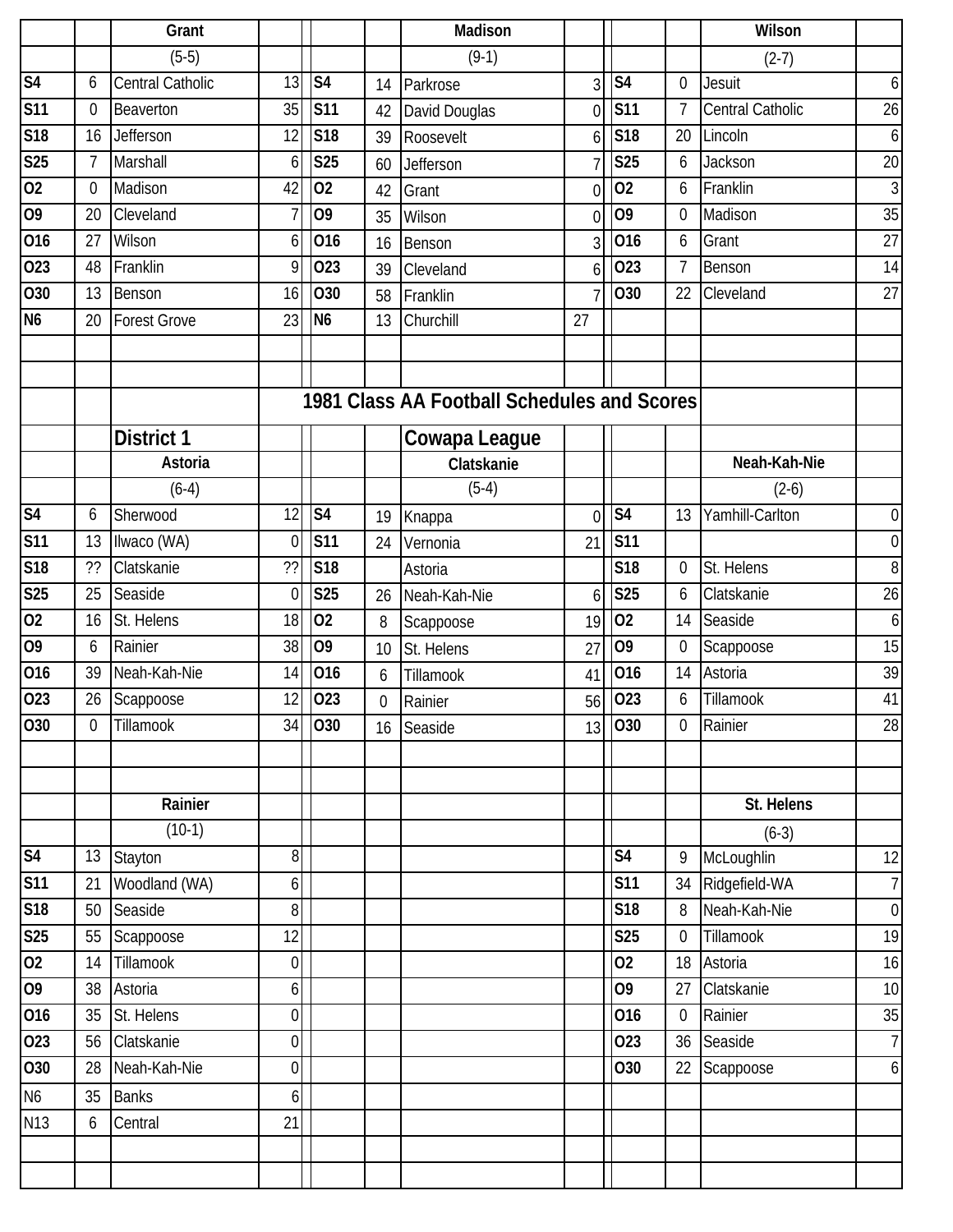|                          |                 | Scappoose         |                  |                            |                  | Seaside         |                |                            |                  | <b>Tillamook</b>    |                |
|--------------------------|-----------------|-------------------|------------------|----------------------------|------------------|-----------------|----------------|----------------------------|------------------|---------------------|----------------|
|                          |                 | $(4-5)$           |                  |                            |                  | $(1-8)$         |                |                            |                  | $(9-2)$             |                |
| S <sub>4</sub>           | $\overline{7}$  | Cascade           | $\overline{21}$  | $\overline{\overline{S4}}$ | 13               | La Salle        | $\overline{0}$ | $\overline{\mathsf{S}4}$   | 34               | Gladstone           | 18             |
| <b>S11</b>               | 29              | Woodburn          | 0                | <b>S11</b>                 | 16               | Taft            | 19             | <b>S11</b>                 | 40               | La Salle            | $\overline{0}$ |
| <b>S18</b>               | 6               | Tillamook         | 30               | S <sub>18</sub>            | 8                | Rainier         | 50             | <b>S18</b>                 | 30               | Scappoose           | 6              |
| <b>S25</b>               | 12              | Rainier           | 55               | <b>S25</b>                 | $\mathbf 0$      | Astoria         | 25             | <b>S25</b>                 | 19               | St. Helens          | $\mathbf 0$    |
| $\overline{02}$          | 19              | Clatskanie        | 8                | 02                         | 6                | Neah-Kah-Nie    | 14             | $\overline{02}$            | $\mathbf 0$      | Rainier             | 14             |
| 09                       | 15              | Neah-Kah-Nie      | $\overline{0}$   | $\overline{09}$            | 12               | Tillamook       | 44             | 09                         | 44               | Seaside             | 12             |
| 016                      | $\overline{7}$  | Seaside           | $\overline{0}$   | 016                        | $\boldsymbol{0}$ | Scappoose       | 7              | 016                        | 41               | Clatskanie          | $6 \mid$       |
| 023                      | 12              | Astoria           | 26               | 023                        | $\overline{7}$   | St. Helens      | 36             | 023                        | 41               | Neah-Kah-Nie        | $6 \mid$       |
| 030                      | 6               | St. Helens        | 22               | O30                        | 13               | Clatskanie      | 16             | 030                        | 34               | Astoria             | $\overline{0}$ |
|                          |                 |                   |                  |                            |                  |                 |                | N <sub>6</sub>             | 23               | Sherwood            | $\overline{0}$ |
|                          |                 |                   |                  |                            |                  |                 |                | N <sub>13</sub>            | 6                | Cascade             | 7 <sup>1</sup> |
|                          |                 |                   |                  |                            |                  |                 |                |                            |                  |                     |                |
|                          |                 | <b>District 2</b> |                  |                            |                  | Yamawa League   |                |                            |                  |                     |                |
|                          |                 | <b>Banks</b>      |                  |                            |                  | Dayton          |                |                            |                  | Gervais             |                |
|                          |                 | $(7-3)$           |                  |                            |                  | $(0-9)$         |                |                            |                  | $(4-4)$             |                |
| $\overline{\mathsf{S4}}$ | 36              | Benson JV         | $\mathbf 0$      | S <sub>4</sub>             | $\mathbf 0$      | Central         | 20             | $\overline{\overline{S4}}$ |                  |                     |                |
| <b>S11</b>               | $\mathbf 0$     | Stayton           | 33               | <b>S11</b>                 | 8                | Toledo          | 25             | <b>S11</b>                 | 12               | St. Paul (5 ot)     | 18             |
| S18                      | 40              | Jefferson         | 16               | $\overline{\text{S}18}$    | 6                | Sherwood        | 41             | $\overline{\text{S}18}$    | 18               | North Marion        | $6 \mid$       |
| <b>S25</b>               | 43              | Gervais           | 13               | <b>S25</b>                 | $\overline{7}$   | Willamina       | 12             | <b>S25</b>                 | 13               | Astoria             | 43             |
| $\overline{02}$          | 14              | Sherwood          | 19               | 02                         | 8                | Jefferson       | 13             | 02                         | 13               | Yamhill-Carlton     | 16             |
| 09                       | 22              | Yamhill-Carlton   | 0                | 09                         | 6                | North Marion    | 12             | 09                         | 6                | <b>Jefferson</b>    | $\overline{0}$ |
| 016                      | 27              | Willamina         | 8                | 016                        | $\overline{2}$   | Gervais         | 13             | 016                        | 13               | Dayton              | $\overline{2}$ |
| 023                      | 26              | North Marion      | $\overline{0}$   | 023                        | 6                | Yamhill-Carlton |                | 023                        | 21               | Sherwood            | 53             |
| 030                      | 33              | Dayton            | $\overline{0}$   | 030                        | $\boldsymbol{0}$ | Astoria         |                | 33 030                     |                  | 34 Willamina        | 19             |
| <b>N6</b>                | 6               | Rainier           | 35               |                            |                  |                 |                |                            |                  |                     |                |
|                          |                 |                   |                  |                            |                  |                 |                |                            |                  |                     |                |
|                          |                 | Jefferson         |                  |                            |                  |                 |                |                            |                  | <b>North Marion</b> |                |
|                          |                 | $(6-3)$           |                  |                            |                  |                 |                |                            |                  | $(2-7)$             |                |
| S <sub>4</sub>           | $7\overline{ }$ | Creswell          | $\boldsymbol{0}$ |                            |                  |                 |                | S <sub>4</sub>             | $\overline{0}$   | Woodburn            | 8 <sup>1</sup> |
| S <sub>11</sub>          | 28              | Salem Academy     | 6                |                            |                  |                 |                | <b>S11</b>                 | 9                | Colton              | $6 \mid$       |
| S18                      | 16              | <b>Banks</b>      | 40               |                            |                  |                 |                | <b>S18</b>                 | 6                | Gervais             | 18             |
| S <sub>25</sub>          | 12              | Yamhill-Carlton   | 7 <sup>1</sup>   |                            |                  |                 |                | <b>S25</b>                 | $\overline{0}$   | Sherwood            | 26             |
| $\overline{0}$           | 13              | Dayton            | $\bf{8}$         |                            |                  |                 |                | 02                         | $\overline{0}$   | Willamina           | 27             |
| 09                       | $\overline{0}$  | Gervais           | $\boldsymbol{6}$ |                            |                  |                 |                | O <sub>9</sub>             | 12               | Dayton              | $6 \mid$       |
| 016                      | 21              | North Marion      | 14               |                            |                  |                 |                | 016                        | 14               | Jefferson           | 21             |
| 023                      | 21              | Willamina         | 16               |                            |                  |                 |                | 023                        | $\boldsymbol{0}$ | <b>Banks</b>        | 26             |
| O30                      | $\overline{0}$  | Sherwood          | 22               |                            |                  |                 |                | 030                        | $\overline{0}$   | Yamhill-Carlton     | 30             |
|                          |                 |                   |                  |                            |                  |                 |                |                            |                  |                     |                |
|                          |                 |                   |                  |                            |                  |                 |                |                            |                  |                     |                |
|                          |                 |                   |                  |                            |                  |                 |                |                            |                  |                     |                |
|                          |                 |                   |                  |                            |                  |                 |                |                            |                  |                     |                |
|                          |                 |                   |                  |                            |                  |                 |                |                            |                  |                     |                |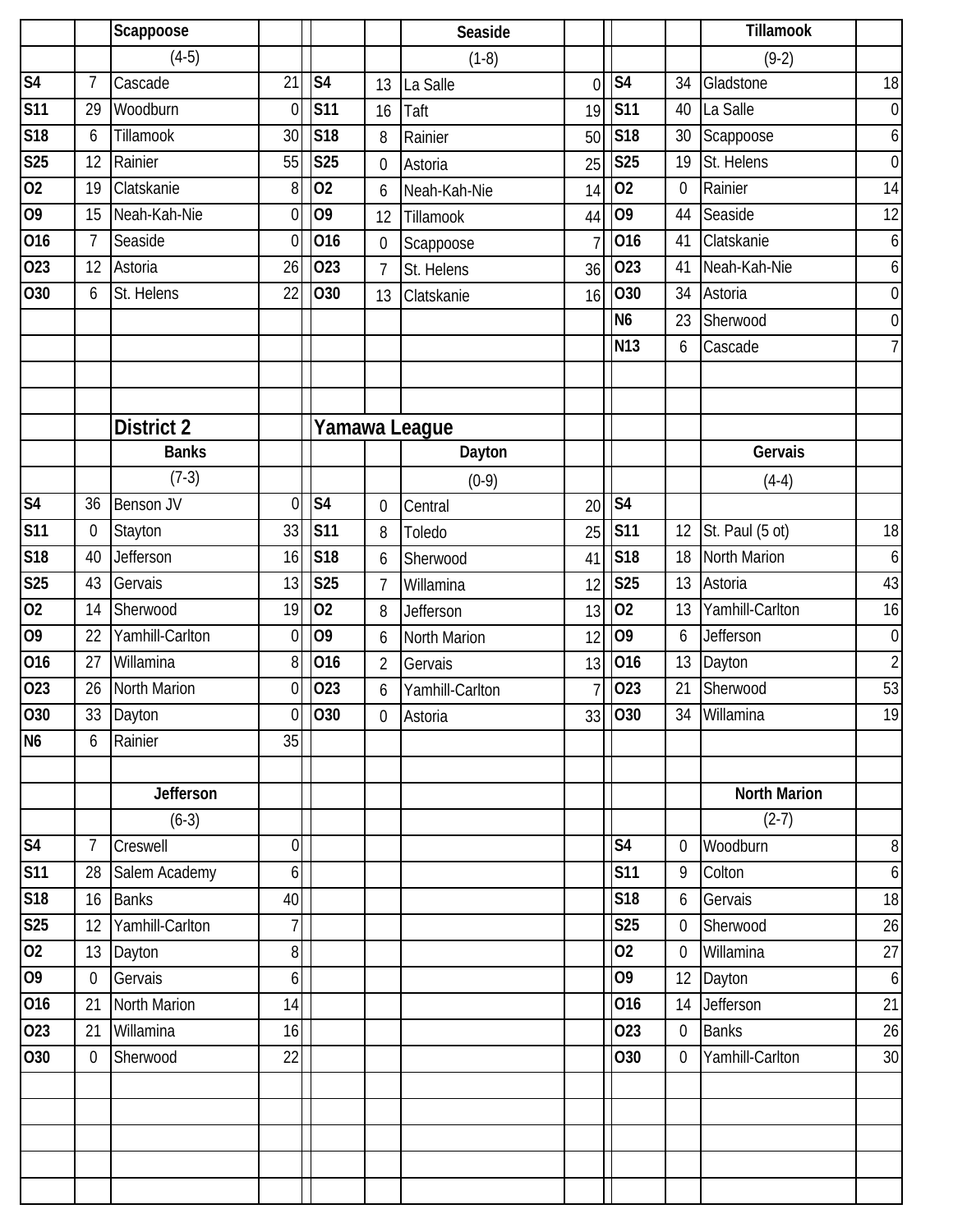|                 |                | Sherwood                   |                  |                |                  | Willamina           |                |                          |                  | Yamhill-Carlton     |                  |
|-----------------|----------------|----------------------------|------------------|----------------|------------------|---------------------|----------------|--------------------------|------------------|---------------------|------------------|
|                 |                | $(8-2)$                    |                  |                |                  | $(3-6)$             |                |                          |                  | $(5-4)$             |                  |
| S <sub>4</sub>  | 12             | Astoria                    | 6                | S <sub>4</sub> | 13               | Philomath           | 6              | $\overline{\mathsf{S}4}$ | 0                | Neah-Kah-Nie        | 13               |
| <b>S11</b>      | 14             | Gladstone                  | 9                | <b>S11</b>     | 6                | <b>Central Linn</b> | 20             | <b>S11</b>               | $\overline{7}$   | Cascade             | 14               |
| S18             | 41             | Dayton                     | 6                | S18            | $\boldsymbol{0}$ | Yamhill-Carlton     | 13             | <b>S18</b>               | 13               | Willamin            | $\overline{0}$   |
| S25             | 26             | North Marion               | $\theta$         | <b>S25</b>     | 12               | Dayton              |                | <b>S25</b>               | $\overline{7}$   | Jefferson (OR)      | 12               |
| $\overline{02}$ | 19             | <b>Banks</b>               | 14               | 02             | 27               | North Marion        | $\overline{0}$ | 02                       | 16               | Gervais             | 13               |
| 09              | 20             | Willamina                  | 6                | O <sub>9</sub> | 6                | Sherwood            | 20             | 09                       | $\mathbf 0$      | <b>Banks</b>        | 22               |
| 016             | 13             | Yamhill-Carlton            | 27               | 016            | 8                | <b>Banks</b>        | 27             | 016                      | 27               | Sherwood            | 13               |
| 023             | 53             | Gervais                    | 21               | 023            | 16               | Jefferson (OR)      | 21             | 023                      | $\overline{7}$   | Dayton              | $6 \mid$         |
| 030             | 22             | Jefferson (OR)             | $\boldsymbol{0}$ | 030            | 19               | Gervais             | 34             | O30                      | 30               | North Marion        | $\overline{0}$   |
| N <sub>6</sub>  | $\mathbf 0$    | Tillamook                  | 23               |                |                  |                     |                |                          |                  |                     |                  |
|                 |                |                            |                  |                |                  |                     |                |                          |                  |                     |                  |
|                 |                |                            |                  |                |                  |                     |                |                          |                  |                     |                  |
|                 |                | <b>District 3 Far West</b> |                  |                |                  |                     |                |                          |                  |                     |                  |
|                 |                | <b>Bandon</b>              |                  |                |                  |                     |                |                          |                  | Brookings-Harbor    |                  |
|                 |                | $(0-9)$                    |                  |                |                  |                     |                |                          |                  | $(5-4)$             |                  |
| S <sub>4</sub>  | $\mathbf 0$    | Sutherlin                  | 34               |                |                  |                     |                | S <sub>4</sub>           | 29               | Phoenix             | $\overline{0}$   |
| S <sub>11</sub> | 6              | <b>Illinois Valley</b>     | 20               |                |                  |                     |                | <b>S11</b>               | 6                | North Valley        | 18               |
| S18             | $\mathbf 0$    | North Valley               | 41               |                |                  |                     |                | <b>S18</b>               | 20               | <b>Gold Beach</b>   | 12               |
| <b>S25</b>      | 12             | Siuslaw                    | 55               |                |                  |                     |                | <b>S25</b>               | $\boldsymbol{0}$ | Coquille            | 14               |
| 02              | 0              | Coquille                   | 53               |                |                  |                     |                | 02                       | 12               | Myrtle Point        | 14               |
| 09              | 6              | <b>Gold Beach</b>          | 44               |                |                  |                     |                | 09                       | $\boldsymbol{6}$ | Reedsport           | $\overline{2}$   |
| 016             | $\mathbf 0$    | Brookings-Harbor           | 21               |                |                  |                     |                | 016                      | 21               | Bandon              | $\overline{0}$   |
| 023             | $\mathbf 0$    | Myrtle Point               | 32               |                |                  |                     |                | 023                      | 38               | Douglas             | $6 \mid$         |
| O30             | 0              | Reedsport                  | 51               |                |                  |                     |                | O30                      | 0                | Siuslaw             | 33               |
|                 |                |                            |                  |                |                  |                     |                |                          |                  |                     |                  |
|                 |                |                            |                  |                |                  |                     |                |                          |                  |                     |                  |
|                 |                | Coquille                   |                  |                |                  | <b>Gold Beach</b>   |                |                          |                  | <b>Myrtle Point</b> |                  |
|                 |                | $(4-5)$                    |                  |                |                  | $(5-4)$             |                |                          |                  | $(4-5)$             |                  |
| S <sub>4</sub>  | 15             | Henley                     | 36               | S <sub>4</sub> | 22               | Roseburg JV         | 12             | S <sub>4</sub>           | 6                | Glide               | $\overline{0}$   |
| <b>S11</b>      | 7              | South Umpqua               | 41               | <b>S11</b>     | 14               | Phoenix             | 36             | <b>S11</b>               | 12               | Douglas             | $20\,$           |
| <b>S18</b>      | 12             | Siuslaw                    | 14               | <b>S18</b>     | 12               | Brookings-Harbor    | 20             | <b>S18</b>               | 6                | Reedsport           | 24               |
| S <sub>25</sub> | 14             | Brookings-Harbor           | 0                | <b>S25</b>     | $\mathbf 0$      | Reedsport           | 46             | <b>S25</b>               | 35               | Pleasant Hill       | 7 <sup>1</sup>   |
| 02              | 53             | Bandon                     | $\overline{0}$   | $ 02\rangle$   | $\mathbf 0$      | Siuslaw             | 21             | $\overline{02}$          | 14               | Brookings-Harbor    | 12               |
| 09              | 21             | Glide                      | 6                | 09             | 44               | Bandon              | 6              | 09                       | 0                | Siuslaw             | 38               |
| 016             | 0              | Reedsport                  | 12               | 016            | 8                | Myrtle Point        | $\overline{0}$ | 016                      | 0                | <b>Gold Beach</b>   | $\boldsymbol{8}$ |
| 023             | $\overline{7}$ | Gold Beach                 | 26               | 023            | 26               | Coquille            |                | 023                      | 32               | Bandon              | $\overline{0}$   |
| O30             | 14             | Myrtle Point               | $\boldsymbol{0}$ | 030            | 30               | South Umpqua        | 21             | O30                      | $\boldsymbol{0}$ | Coquille            | 14               |
|                 |                |                            |                  |                |                  |                     |                |                          |                  |                     |                  |
|                 |                |                            |                  |                |                  |                     |                |                          |                  |                     |                  |
|                 |                |                            |                  |                |                  |                     |                |                          |                  |                     |                  |
|                 |                |                            |                  |                |                  |                     |                |                          |                  |                     |                  |
|                 |                |                            |                  |                |                  |                     |                |                          |                  |                     |                  |
|                 |                |                            |                  |                |                  |                     |                |                          |                  |                     |                  |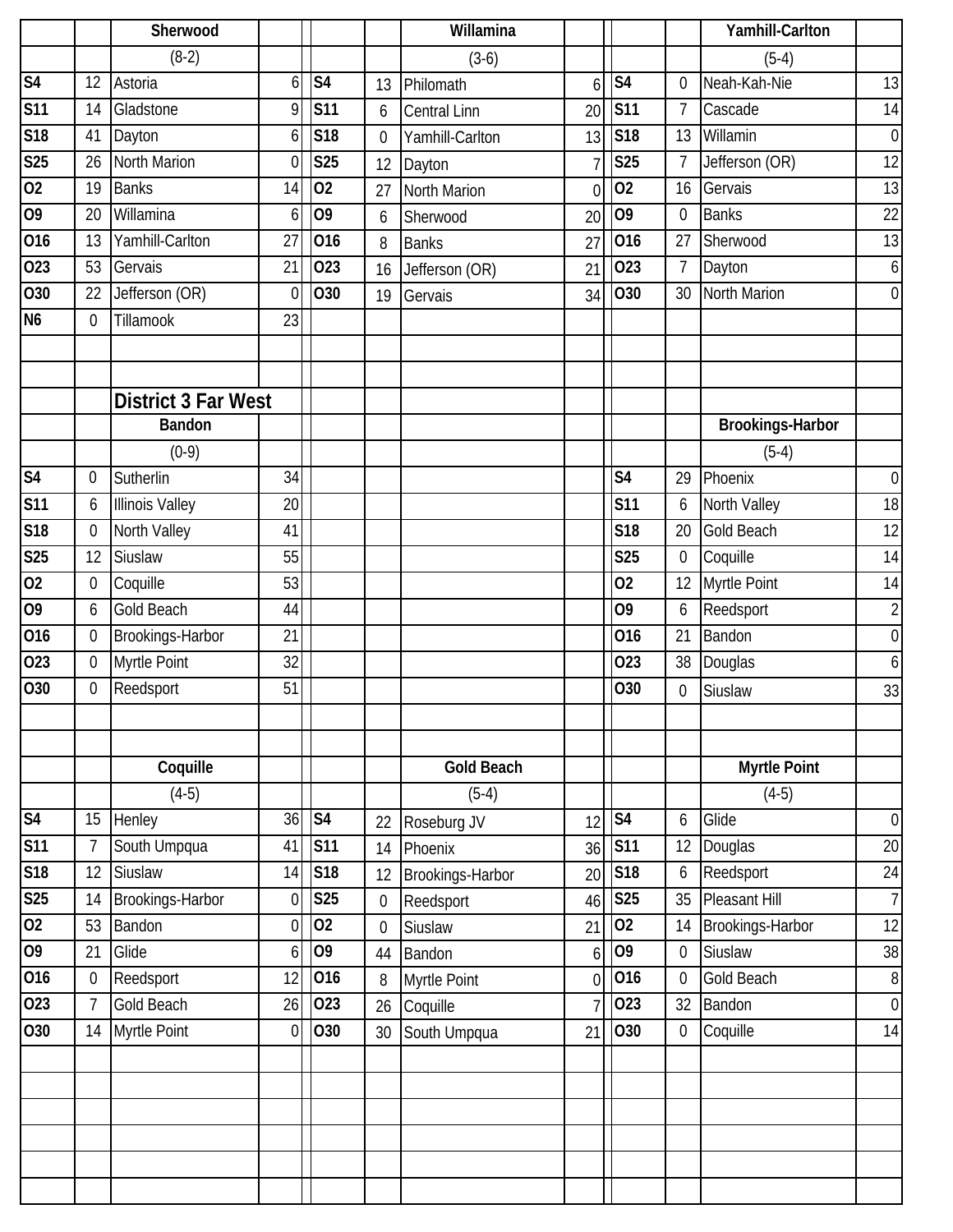|                 |                 | Reedsport            |                  |                |                |                   |                |                        |                  | <b>Siuslaw</b>          |                  |
|-----------------|-----------------|----------------------|------------------|----------------|----------------|-------------------|----------------|------------------------|------------------|-------------------------|------------------|
|                 |                 | $(7-3)$              |                  |                |                |                   |                |                        |                  | $(11-1-1)$              |                  |
| S <sub>4</sub>  | 32              | Newport              | 15               |                |                |                   |                | S <sub>4</sub>         | 18               | Toledo                  | 16               |
| <b>S11</b>      | 32              | Sutherlin            | 6                |                |                |                   |                | <b>S11</b>             | 19               | Newport                 | 32               |
| <b>S18</b>      | 24              | Myrtle Point         | 6                |                |                |                   |                | S <sub>18</sub>        | 14               | Coquille                | 12               |
| <b>S25</b>      | 46              | <b>Gold Beach</b>    | 0                |                |                |                   |                | <b>S25</b>             | 55               | Bandon                  | 12               |
| $\overline{02}$ | 42              | Creswell             | 6                |                |                |                   |                | 02                     | 21               | <b>Gold Beach</b>       | $\boldsymbol{0}$ |
| $\overline{0}$  | $\overline{2}$  | Brookings-Harbor     | 6                |                |                |                   |                | O <sub>9</sub>         | 38               | Myrtle Point            | $\boldsymbol{0}$ |
| 016             | 12              | Coquille             | $\boldsymbol{0}$ |                |                |                   |                | 016                    | 55               | Marist                  | $\overline{25}$  |
| 023             | 14              | Siuslaw              | 21               |                |                |                   |                | 023                    | 21               | Reedsport               | 14               |
| O30             | 51              | Bandon               | $\mathbf 0$      |                |                |                   |                | O30                    | 33               | Brookings-Harbor        | $\mathbf 0$      |
| N <sub>6</sub>  | 14              | Phoenix              | 48               |                |                |                   |                | N <sub>6</sub>         | 26               | North Valley            | 24               |
|                 |                 |                      |                  |                |                |                   |                | N <sub>13</sub>        | 12               | <b>Central Linn</b>     | 6                |
|                 |                 |                      |                  |                |                |                   |                | N20                    | 28               | Central                 | $\overline{7}$   |
|                 |                 |                      |                  |                |                |                   |                | N27                    | $\boldsymbol{0}$ | South Umpqua (tie)      | $\mathbf 0$      |
|                 |                 |                      |                  |                |                |                   |                |                        |                  |                         |                  |
|                 |                 |                      |                  |                |                |                   |                |                        |                  |                         |                  |
|                 |                 |                      |                  |                |                | District 4 Val-Co |                |                        |                  |                         |                  |
|                 |                 | <b>Central Linn</b>  |                  |                |                |                   |                |                        |                  | Elmira                  |                  |
|                 |                 | $(9-2)$              |                  |                |                |                   |                |                        |                  | $(3-6)$                 |                  |
| S <sub>4</sub>  | 34              | Porrtland Lutheran   | 6                |                |                |                   |                | S <sub>4</sub>         | 12               | Pleasant Hill           | $\overline{2}$   |
| S <sub>11</sub> | 20              | Willamina            | 6                |                |                |                   |                | <b>S11</b>             | 6                | Central                 | 21               |
| <b>S18</b>      | 6               | Elmira               | $\mathbf 0$      |                |                |                   |                | S <sub>18</sub>        | $\mathbf 0$      | <b>Central Linn</b>     | 6                |
| <b>S25</b>      | 18              | Toledo               | 6                |                |                |                   |                | <b>S25</b>             | 13               | Gladstone               | $\overline{27}$  |
| 02              | 46              | Taft                 | 14               |                |                |                   |                | 02                     | $\overline{7}$   | Toledo                  | 17               |
| 09              | 12              | Newport              | 14               |                |                |                   |                | O <sub>9</sub>         | 6                | Taft                    | $\boldsymbol{0}$ |
| 016             | 12 <sup>°</sup> | Philomath            | $\overline{0}$   |                |                |                   |                | 016                    |                  | $\overline{16}$ Newport | 21               |
| 023             | 13              | Junction City        | $6 \mid$         |                |                |                   |                | 023                    | $7\overline{ }$  | Philomath               | $\boldsymbol{0}$ |
| 030             | 51              | Salem Academy        | $\overline{0}$   |                |                |                   |                | O30                    | 10               | Junction City           | $\overline{1}$   |
| N <sub>6</sub>  | 21              | Marist               | 12               |                |                |                   |                |                        |                  |                         |                  |
| <b>N13</b>      | 6               | Siuslaw              | 12               |                |                |                   |                |                        |                  |                         |                  |
|                 |                 |                      |                  |                |                |                   |                |                        |                  |                         |                  |
|                 |                 |                      |                  |                |                |                   |                |                        |                  |                         |                  |
|                 |                 | <b>Junction City</b> |                  |                |                | Newport           |                |                        |                  | Philomatrh              |                  |
|                 |                 | $(5-4)$              |                  |                |                | $(6-3)$           |                |                        |                  | $(3-6)$                 |                  |
| S <sub>4</sub>  | 15              | Marist               | 14               | S <sub>4</sub> | 15             | Reedsport         | 32             | $\overline{\text{S4}}$ | 6                | Willamina               | 13               |
| S <sub>11</sub> | 19              | Pleasant Hill        | 0                | <b>S11</b>     | 32             | Siuslaw           | 19             | <b>S11</b>             | 26               | Creswell                | $\boldsymbol{0}$ |
| S18             | 13              | Toledo               | $\overline{3}$   | <b>S18</b>     | 25             | La Salle          | $\overline{2}$ | S18                    | 12               | Taft                    | (OT) 6           |
| <b>S25</b>      | 55              | Taft                 | 13               | <b>S25</b>     | 19             | Philomath         | 21             | S25                    | 21               | Newport                 | 19               |
| 02              | $\overline{7}$  | Newport              | 28               | 02             | 28             | Junction City     | $\overline{7}$ | 02                     | 6                | Woodburn                | 13               |
| 09              | 8               | Philomath            | $\overline{0}$   | O <sub>9</sub> | 14             | Central Linn      | 12             | 09                     | $\boldsymbol{0}$ | Junction City           | $\infty$         |
| 016             | 29              | Central              | 32               | 016            | 21             | Elmira            | 16             | 016                    | $\mathbf 0$      | <b>Central Linn</b>     | 12               |
| 023             | 6               | <b>Central Linn</b>  | 13               | 023            | $\overline{7}$ | Toledo            | 20             | 023                    | $\boldsymbol{0}$ | Elmira                  | $\overline{7}$   |
| 030             | $\overline{7}$  | Elmira               | 10               | 030            | 40             | Taft              | $\mathbf 0$    | 030                    | 8                | Toledo                  | 14               |
|                 |                 |                      |                  |                |                |                   |                |                        |                  |                         |                  |
|                 |                 |                      |                  |                |                |                   |                |                        |                  |                         |                  |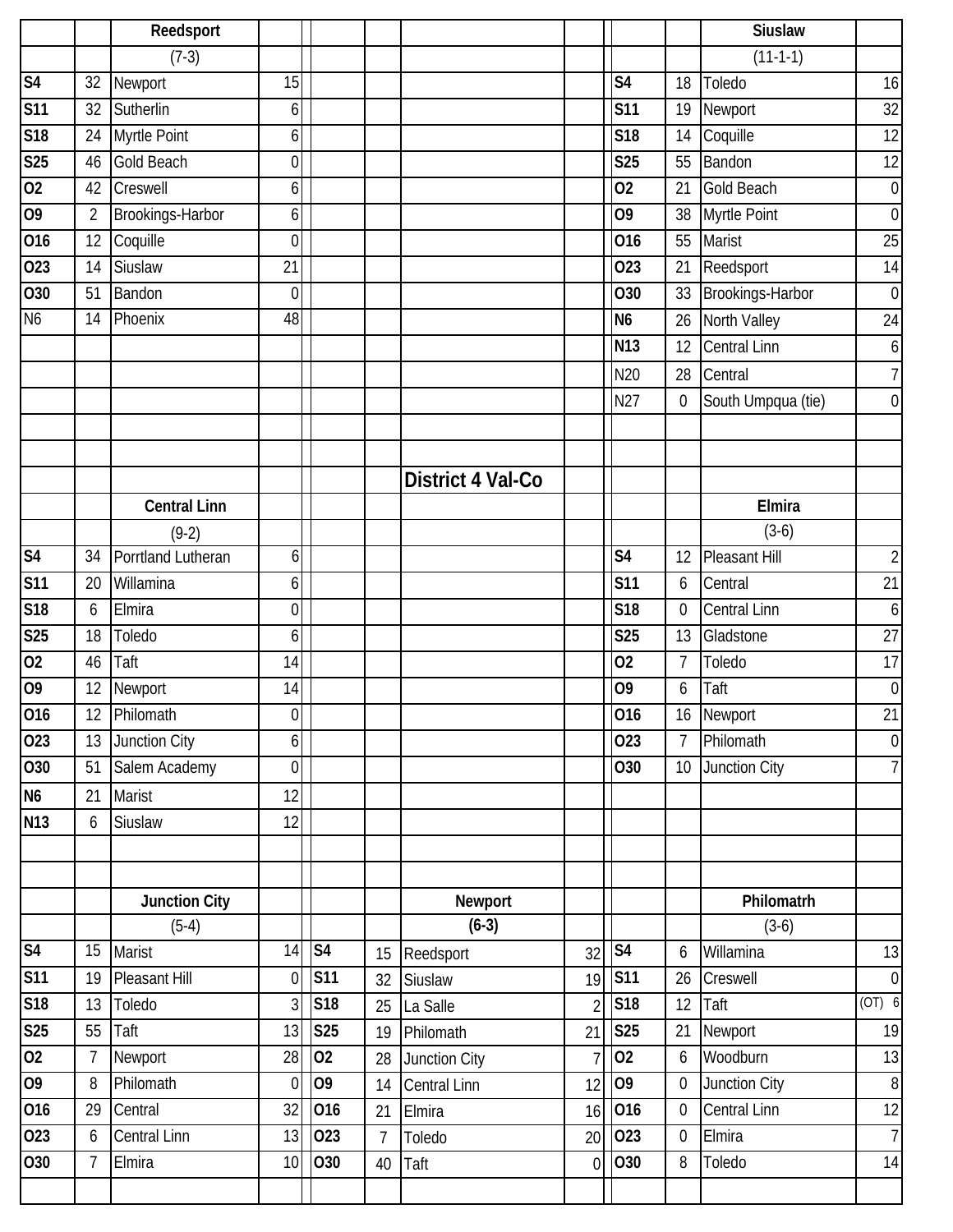|                         |                  | <b>Taft</b>         |                |                 |    |                   |             |                          |                  | <b>Toledo</b>        |                 |
|-------------------------|------------------|---------------------|----------------|-----------------|----|-------------------|-------------|--------------------------|------------------|----------------------|-----------------|
|                         |                  | $(3-6)$             |                |                 |    |                   |             |                          |                  | $(5-5)$              |                 |
| S <sub>4</sub>          | 32               | Salem Academy       | $\overline{2}$ |                 |    |                   |             | $\overline{\mathsf{S4}}$ | 16               | Siuslaw              | 18              |
| <b>S11</b>              | 19               | Seaside             | 6              |                 |    |                   |             | <b>S11</b>               | 26               | Dayton               | 8               |
| S18                     | 6                | Philomath           | 12             |                 |    |                   |             | S <sub>18</sub>          | $\mathfrak{Z}$   | Junction City        | 13              |
| S <sub>25</sub>         | 13               | Junction City       | 55             |                 |    |                   |             | <b>S25</b>               | 6                | <b>Central Linn</b>  | 18              |
| 02                      | 14               | <b>Central Linn</b> | 46             |                 |    |                   |             | 02                       | 17               | Elmira               | $\overline{7}$  |
| $\overline{0}$          | 0                | Elmira              | 6              |                 |    |                   |             | 09                       | 8                | Stayton              | 34              |
| 016                     | 14               | Toledo              | 21             |                 |    |                   |             | 016                      | 21               | Taft                 | 14              |
| 023                     | $\overline{7}$   | Cascade             | 47             |                 |    |                   |             | 023                      | 20               | Newport              | $\overline{1}$  |
| 030                     | $\mathbf 0$      | Newport             | 40             |                 |    |                   |             | O30                      | 14               | Philomath            | 8               |
|                         |                  |                     |                |                 |    |                   |             | N <sub>6</sub>           | 6                | South Umpqua         | 38              |
|                         |                  |                     |                |                 |    |                   |             |                          |                  |                      |                 |
|                         |                  |                     |                |                 |    |                   |             |                          |                  |                      |                 |
|                         |                  |                     |                |                 |    | District 5 Sky-Em |             |                          |                  |                      |                 |
|                         |                  | <b>Creswell</b>     |                |                 |    | Douglas           |             |                          |                  | Glide                |                 |
|                         |                  | $(0-9)$             |                |                 |    | $(5-4)$           |             |                          |                  | $(2-6)$              |                 |
| S <sub>4</sub>          | 0                | Jefferson           | $\overline{7}$ | S <sub>4</sub>  | 14 | Rogue River       | 23          | S <sub>4</sub>           | $\mathbf 0$      | Myrtle Point         | 6               |
| S <sub>11</sub>         | $\mathbf 0$      | Philomath           | 26             | <b>S11</b>      | 20 | Myrtle Point      | 12          | <b>S11</b>               | $\boldsymbol{0}$ | Marist               | $\overline{1}$  |
| S18                     | 7                | South Umpqua        | 39             | S18             | 29 | Pleasant Hill     | 6           | <b>S18</b>               | 6                | South Umpqua         | 15              |
| $\overline{\text{S25}}$ | $\overline{7}$   | Sutherlin           | 33             | <b>S25</b>      | 14 | Marist            | 31          | <b>S25</b>               |                  |                      |                 |
| 02                      | 6                | Reedsport           | 42             | $\overline{02}$ | 21 | Glide             | 20          | $\overline{02}$          | 20               | Douglas              | 21              |
| 09                      | $\mathbf 0$      | Marist              | 19             | 09              | 13 | South Umpqua      | 16          | 09                       | 6                | Coquille             | 21              |
| 016                     | 0                | Glide               | 22             | 016             | 16 | Sutherlin         | 14          | 016                      | 22               | Creswell             | $\mathbf 0$     |
| 023                     | $\boldsymbol{0}$ | Pleasant Hill       | 20             | 023             | 6  | Brookings-Harbor  | 38          | 023                      | 16               | Sutherlin            | 22              |
| 030                     | 0                | Douglas             | 32             | O30             | 32 | Creswell          | $\mathbf 0$ | O30                      | 7                | Pleasant Hill        | 6               |
|                         |                  |                     |                |                 |    |                   |             |                          |                  |                      |                 |
|                         |                  |                     |                |                 |    |                   |             |                          |                  |                      |                 |
|                         |                  | <b>Marist</b>       |                |                 |    |                   |             |                          |                  | <b>Pleasant Hill</b> |                 |
|                         |                  | $(6-4)$             |                |                 |    |                   |             |                          |                  | $(2-7)$              |                 |
| S <sub>4</sub>          | 14               | Junction City       | 15             |                 |    |                   |             | S <sub>4</sub>           | $\overline{2}$   | Elmira               | $\overline{12}$ |
| S <sub>11</sub>         | 22               | Madras              | 7              |                 |    |                   |             | <b>S11</b>               | $\boldsymbol{0}$ | Junction City        | 19              |
| S18                     | $\overline{7}$   | Glide               | $\overline{0}$ |                 |    |                   |             | S <sub>18</sub>          | $\boldsymbol{6}$ | Douglas              | 29              |
| S <sub>25</sub>         | 31               | Douglas             | 14             |                 |    |                   |             | <b>S25</b>               | $\overline{7}$   | Myrtle Point         | 35              |
| 02                      | 24               | Pleasant Hill       | 14             |                 |    |                   |             | 02                       | 14               | Marist               | 24              |
| $\overline{60}$         | 19               | Creswell            | $\mathbf 0$    |                 |    |                   |             | O <sub>9</sub>           | 31               | Sutherlin            | 6               |
| 016                     | 25               | Siuslaw             | 55             |                 |    |                   |             | 016                      | 14               | South Umpqua         | 34              |
| 023                     | 21               | South Umpqua        | 37             |                 |    |                   |             | 023                      | 20               | Creswell             | $\mathbf 0$     |
| $\overline{O}30$        | 16               | Sutherlin           | 13             |                 |    |                   |             | 030                      | $\boldsymbol{6}$ | Glide                | $\overline{7}$  |
| N <sub>6</sub>          | 13               | Central Linn        | 21             |                 |    |                   |             |                          |                  |                      |                 |
|                         |                  |                     |                |                 |    |                   |             |                          |                  |                      |                 |
|                         |                  |                     |                |                 |    |                   |             |                          |                  |                      |                 |
|                         |                  |                     |                |                 |    |                   |             |                          |                  |                      |                 |
|                         |                  |                     |                |                 |    |                   |             |                          |                  |                      |                 |
|                         |                  |                     |                |                 |    |                   |             |                          |                  |                      |                 |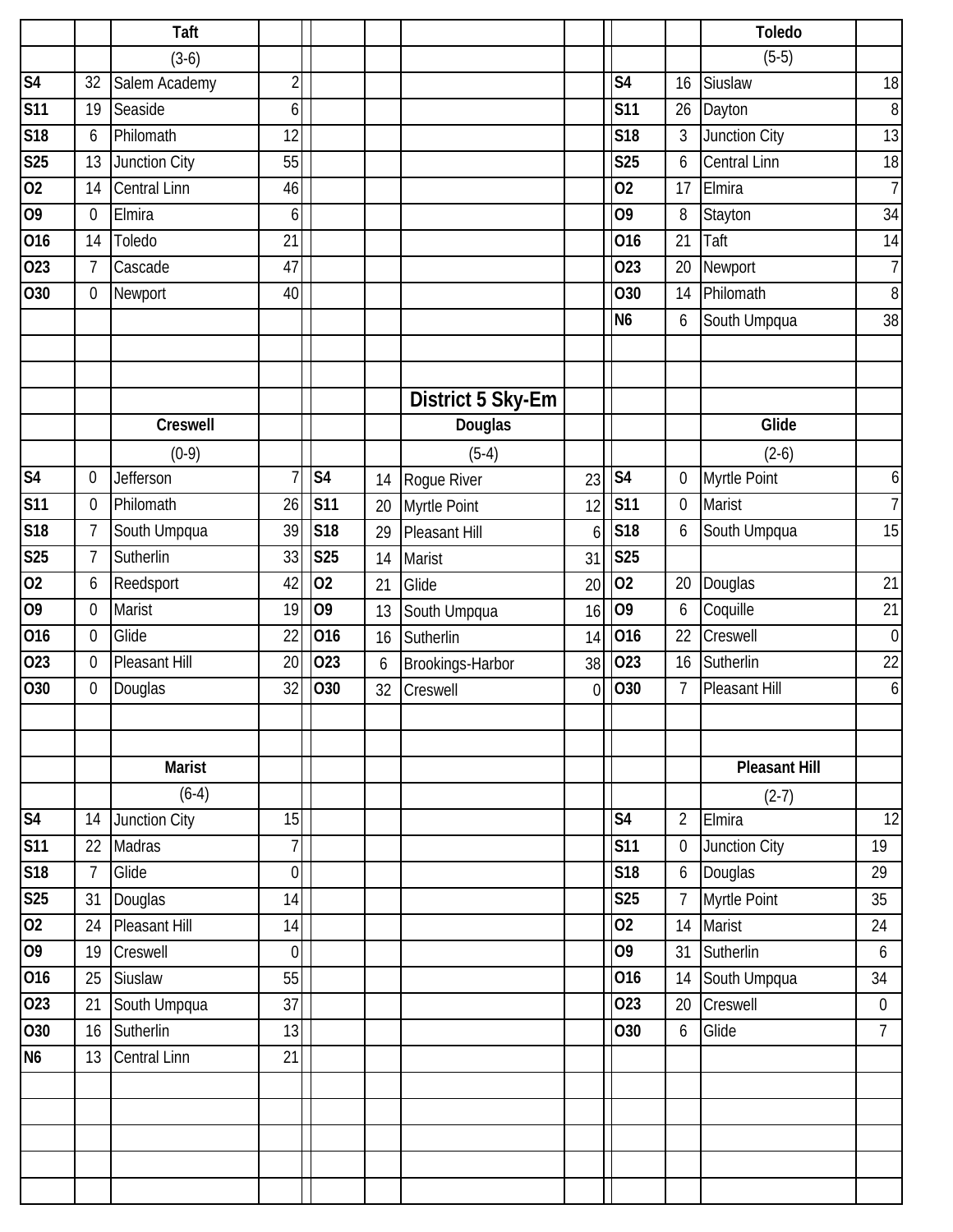|                 |                  | South Umpqua              |                |                |                |                        |                |                 |                | Sutherlin              |                  |
|-----------------|------------------|---------------------------|----------------|----------------|----------------|------------------------|----------------|-----------------|----------------|------------------------|------------------|
|                 |                  | $(10-2-1)$                |                |                |                |                        |                |                 |                | $(4-5)$                |                  |
| S <sub>4</sub>  | 3                | North Valley              | 10             |                |                |                        |                | S <sub>4</sub>  | 34             | Bandon                 | $\boldsymbol{0}$ |
| <b>S11</b>      | 41               | Coquille                  |                |                |                |                        |                | <b>S11</b>      | 6              | Reedsport              | $\overline{32}$  |
| <b>S18</b>      | 39               | Creswell                  | 7              |                |                |                        |                | S <sub>18</sub> | 28             | <b>Illinois Valley</b> | 12               |
| S25             | 15               | Glide                     | 6              |                |                |                        |                | <b>S25</b>      | 33             | Creswell               | $\overline{1}$   |
| $\overline{02}$ | 16               | Sutherlin                 | 13             |                |                |                        |                | 02              | 13             | South Umpqua           | 16               |
| 09              | 16               | Douglas                   | 13             |                |                |                        |                | O <sub>9</sub>  | 6              | <b>Pleasant Hill</b>   | 31               |
| 016             | 34               | <b>Pleasant Hill</b>      | 14             |                |                |                        |                | 016             | 14             | Douglas                | 16               |
| 023             | 37               | Marist                    | 21             |                |                |                        |                | 023             | 22             | Glide                  | 16               |
| 030             | 21               | <b>Gold Beach</b>         | 30             |                |                |                        |                | O30             | 13             | Marist                 | 16               |
| N <sub>6</sub>  | 38               | Toledo                    | 6              |                |                |                        |                |                 |                |                        |                  |
| N13             | 17               | Henley                    | 14             |                |                |                        |                |                 |                |                        |                  |
| N20             | 8                | Cascade                   | 7              |                |                |                        |                |                 |                |                        |                  |
| <b>N27</b>      | $\boldsymbol{0}$ | Siuslaw (tie)             | 0              |                |                |                        |                |                 |                |                        |                  |
|                 |                  |                           |                |                |                |                        |                |                 |                |                        |                  |
|                 |                  | <b>District 6 Skyline</b> |                |                |                |                        |                |                 |                |                        |                  |
|                 |                  | Henley                    |                |                |                | <b>Illionis Valley</b> |                |                 |                | Lakeview               |                  |
|                 |                  | $(10-1)$                  |                |                |                | $(1-8)$                |                |                 |                | $(2-7)$                |                  |
| S <sub>4</sub>  | 36               | Coquille                  | 15             | S <sub>4</sub> | 0              | St. Mary's             | 30             | S <sub>4</sub>  | 20             | <b>Burns</b>           | 35               |
| <b>S11</b>      | 49               | <b>Burns</b>              | 6              | <b>S11</b>     | 20             | Bandon                 | 6              | <b>S11</b>      | 14             | Modoc (CA)             | 20               |
| <b>S18</b>      | 39               | Mazama                    | $\overline{0}$ | <b>S18</b>     | 12             | Sutherlin              | 28             | S18             | 7              | Madras                 | 14               |
| <b>S25</b>      | 20               | North Valley              | 3              | <b>S25</b>     | 13             | Happy Camp (CA)        | 14             | <b>S25</b>      | 28             | <b>Grant Union</b>     | $\overline{0}$   |
| 02              | 33               | Klamath Union             | $\overline{0}$ | 02             | $\overline{1}$ | Rogue River            | 23             | 02              | 3              | Phoenix                | 22               |
| 09              | 38               | Lakeview                  | $\overline{2}$ | 09             | $\mathbf 0$    | Phoenix                | 44             | 09              | $\overline{2}$ | Henley                 | 38               |
| 016             | 27               | Phoenix                   | $\overline{0}$ | 016            | $\mathbf 0$    | North Valley           | 38             | 016             | $\overline{7}$ | Rogue River            | 32               |
| 023             | 1                | Illinois Valley (Forfeit) | 0              | 023            | 0              | Henley (Forfeit)       | 1 <sup>1</sup> | 023             |                | 20 North Valley        | 50               |
| 030             | 27               | Rogue River               | 8              | O30            | 0              | Lakeview (Forfeit)     |                | 030             | $\mathbf{1}$   | Illinois Valley (fft)  | $\overline{0}$   |
| N <sub>6</sub>  | 48               | Reedsport                 | 14             |                |                |                        |                |                 |                |                        |                  |
| N13             | 14               | South Umpqua              | 17             |                |                |                        |                |                 |                |                        |                  |
|                 |                  |                           |                |                |                |                        |                |                 |                |                        |                  |
|                 |                  | <b>North Valley</b>       |                |                |                | Phoenix                |                |                 |                | Rogue River            |                  |
|                 |                  | $(8-2)$                   |                |                |                | $(4-5)$                |                |                 |                | $(4-4)$                |                  |
| S <sub>4</sub>  | 10               | South Umpqua              | 3              | S <sub>4</sub> | 20             | Brookings-Harbor       | 29             | S <sub>4</sub>  | 23             | Douglas                | 14               |
| <b>S11</b>      | 18               | Brookings-Harbor          | $6 \mid$       | <b>S11</b>     | 36             | Gold Beach             | 14             | <b>S11</b>      | 12             | Weed (CA)              | 13               |
| <b>S18</b>      | 41               | Bandon                    | $\overline{0}$ | S18            | 17             | <b>Burns</b>           | 20             | S18             | 14             | Del Norte (CA)         | $\infty$         |
| <b>S25</b>      | $\mathfrak{Z}$   | Henley                    | 20             | <b>S25</b>     | 13             | Yreka-CA               | 16             | <b>S25</b>      |                |                        |                  |
| 02              | 20               | Yreka (CA)                |                | 02             | 22             | Lakeview               | $\overline{3}$ | 02              | 23             | <b>Illinois Valley</b> | $\overline{7}$   |
| 09              | 33               | Rogue River               | 12             | 09             | 44             | <b>Illinois Valley</b> | $\overline{0}$ | 09              | 12             | North Valley           | 33               |
| 016             | 38               | <b>Illinois Valley</b>    | $\overline{0}$ | 016            | $\mathbf 0$    | Henley                 | 27             | 016             | 32             | Lakeview               | $\overline{7}$   |
| 023             | 50               | Lakeview                  | 20             | 023            | 19             | Rogue River            | 6              | 023             | 6              | Phoenix                | 19               |
| O30             | 14               | Phoenix                   | $\overline{0}$ | O30            | $\overline{0}$ | North Valley           | 14             | 030             | 8              | Henley                 | 27               |
| N <sub>6</sub>  | 24               | Siuslaw                   | 26             |                |                |                        |                |                 |                |                        |                  |
|                 |                  |                           |                |                |                |                        |                |                 |                |                        |                  |
|                 |                  |                           |                |                |                |                        |                |                 |                |                        |                  |
|                 |                  |                           |                |                |                |                        |                |                 |                |                        |                  |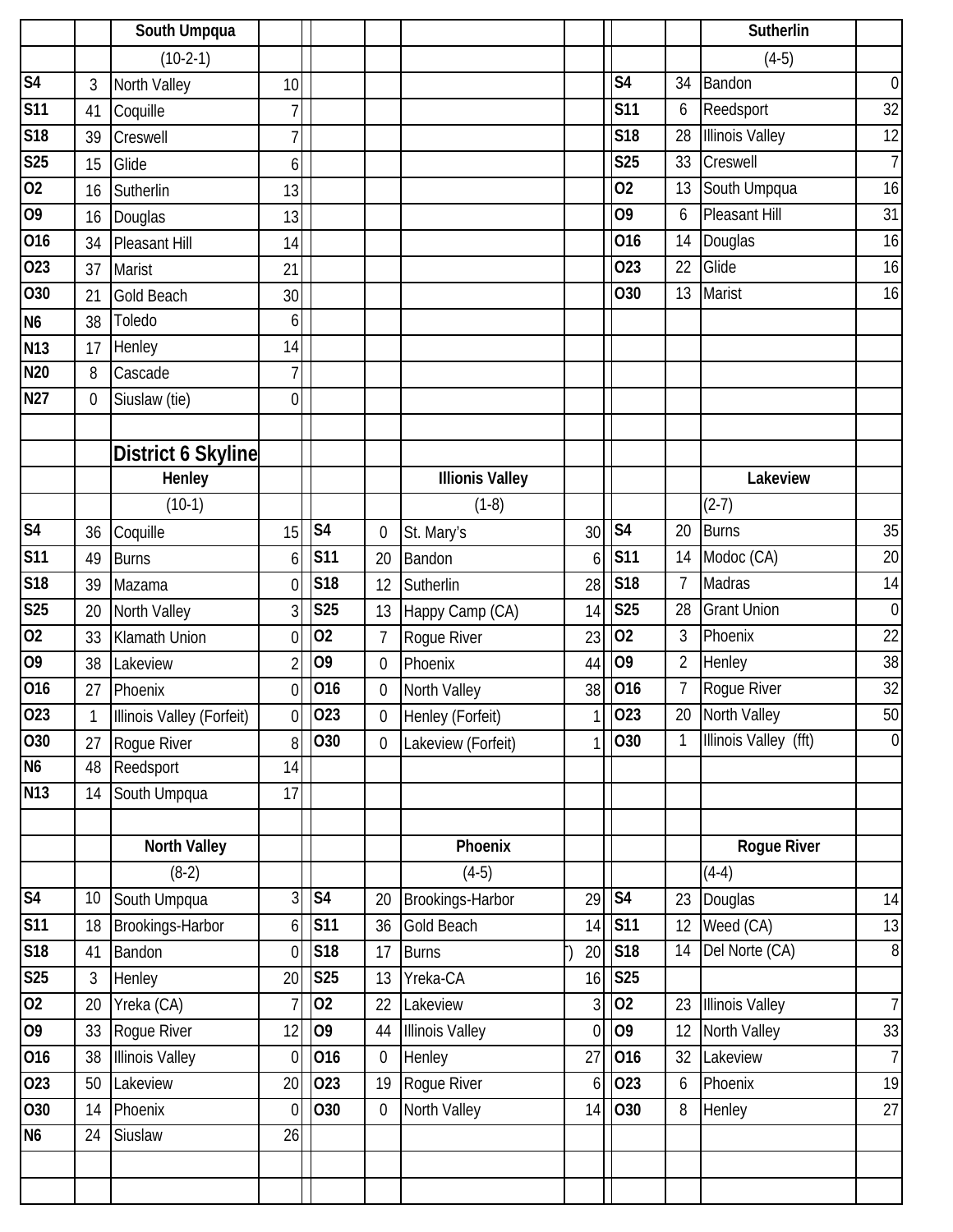|                          |                | <b>District 7 Greater Oregon</b> |                  |                 |                  |                       |          |                         |                  |                    |                  |
|--------------------------|----------------|----------------------------------|------------------|-----------------|------------------|-----------------------|----------|-------------------------|------------------|--------------------|------------------|
|                          |                | <b>Burns</b>                     |                  |                 |                  | <b>Grant Union</b>    |          |                         |                  | <b>Madras</b>      |                  |
|                          |                | $(7-3)$                          |                  |                 |                  | $(2-7)$               |          |                         |                  | $(5-4)$            |                  |
| S <sub>4</sub>           | 35             | Lakeview                         | 20               | S <sub>4</sub>  | 0                | Enterprise            | 3        | S <sub>4</sub>          | 3                | Bend               | 7                |
| <b>S11</b>               | 6              | Henley                           | 49               | <b>S11</b>      | 19               | Joseph                | 18       | <b>S11</b>              | 7                | Marist             | 22               |
| S18                      | 20             | Phoenix                          | (3 ot) 17        | S <sub>18</sub> | 13               | <b>Pilot Rock</b>     | $\Omega$ | <b>S18</b>              | 14               | Lakeview           | $\overline{7}$   |
| $\overline{\text{S25}}$  | 37             | Sheridan                         | 10               | <b>S25</b>      | 0                | Lakeview              | 28       | S <sub>25</sub>         | 12               | <b>Burns</b>       | $(OT)$ 13        |
| 02                       | 13             | Madras                           | $(ot)$ 12        | 02              | 26               | McLoughlin            | 26       | 02                      | 29               | <b>Nyssa</b>       | $6 \mid$         |
| $\overline{0}$           | 0              | McLoughlin                       | 22               | O <sub>9</sub>  | $\boldsymbol{0}$ | Vale                  | 26       | 09                      | 24               | <b>Grant Union</b> | $\overline{0}$   |
| 016                      | 36             | Nyssa                            | 8                | 016             | $\mathbf 0$      | Madras                | 24       | 016                     | 6                | Vale               | $\overline{0}$   |
| 023                      | 16             | <b>Grant Union</b>               | 0                | 023             | 0                | <b>Burns</b>          | 16       | 023                     | 14               | McLoughlin         | $\overline{0}$   |
| 030                      | 6              | Vale                             | $\overline{0}$   | O30             | 0                | Nyssa                 | 53       | O30                     | $\overline{7}$   | Cascade            | 13               |
| N <sub>6</sub>           | 14             | Central                          | 32               |                 |                  |                       |          |                         |                  |                    |                  |
|                          |                |                                  |                  |                 |                  |                       |          |                         |                  |                    |                  |
|                          |                | McLoughlin                       |                  |                 |                  | <b>Nyssa</b>          |          |                         |                  | Vale               |                  |
|                          |                | $(6-3)$                          |                  |                 |                  |                       |          |                         |                  | $(5-5)$            |                  |
| S <sub>4</sub>           | 12             | St. Helens                       | 9                | S <sub>4</sub>  | 12               | Vallivue (ID)         | 8        | S <sub>4</sub>          | 12               | Ontario            | 15               |
| S <sub>11</sub>          | 29             | DeSales (WA)                     | 12               | <b>S11</b>      | 6                | Parma (ID)            | 8        | <b>S11</b>              | 31               | Kuna (ID)          | 12               |
| $\overline{\text{S}}$ 18 | 33             | Connell (WA)                     | $\overline{0}$   | <b>S18</b>      |                  | ???????               |          | <b>S18</b>              | 14               | Bishop Kelly (ID)  | $(OT)$ 17        |
| <b>S25</b>               | 6              | Moscow (ID)                      | 38               | <b>S25</b>      | 52               | <b>Baker</b>          | 20       | <b>S25</b>              | $\boldsymbol{0}$ | Vallivue (ID)      | $6 \mid$         |
| 02                       | 26             | <b>Grant Union</b>               | 0                | 02              | 6                | Madras                | 29       | 02                      | $\mathbf 0$      | <b>Burns</b>       | 15               |
| $\overline{0}$           | 22             | <b>Burns</b>                     | $\overline{0}$   | O <sub>9</sub>  | 6                | Vale                  | 32       | 09                      | 32               | <b>Nyssa</b>       | $6 \mid$         |
| 016                      | 13             | Vale                             | 25               | 016             | 0                | <b>Burns</b>          | 22       | 016                     | 28               | <b>Grant Union</b> | $6 \mid$         |
| $\overline{O2}3$         | 44             | <b>Nyssa</b>                     | $\overline{0}$   | 023             | 0                | McLoughlin            | 44       | 023                     | 21               | McLoughlin         | $\overline{I}$   |
| 030                      | 0              | Madras                           | 14               | O30             | 53               | <b>Grant Union</b>    | $\Omega$ | 030                     | 26               | Madras             | $\overline{0}$   |
|                          |                |                                  |                  |                 |                  |                       |          |                         | 14               | Phoenix            | 41               |
|                          |                |                                  |                  |                 |                  |                       |          |                         |                  |                    |                  |
|                          |                |                                  |                  |                 |                  |                       |          |                         |                  |                    |                  |
|                          |                | <b>District 8</b>                |                  |                 |                  | <b>Captial League</b> |          |                         |                  |                    |                  |
|                          |                | Cascade                          |                  |                 |                  |                       |          |                         |                  | Central            |                  |
|                          |                | $(11-1)$                         |                  |                 |                  |                       |          |                         |                  | $(10-2)$           |                  |
| S <sub>4</sub>           | 21             | Scappoose                        | 7                |                 |                  |                       |          | S <sub>4</sub>          | 20               | Dayton             | $\boldsymbol{0}$ |
| S <sub>11</sub>          | 14             | Yamhill-Carlton                  | $\overline{7}$   |                 |                  |                       |          | <b>S11</b>              | 21               | Elmira             | 6 <sup>1</sup>   |
| S18                      | 28             | Woodburn                         | $\mathbf 0$      |                 |                  |                       |          | $\overline{\text{S}18}$ | 21               | Stayton            | 20               |
| S <sub>25</sub>          | 9              | Stayton                          | 7                |                 |                  |                       |          | <b>S25</b>              | 23               | La Salle           | $6 \mid$         |
| 02                       | 34             | Central                          | $\mathbf 0$      |                 |                  |                       |          | 02                      | $\boldsymbol{0}$ | Cascade            | 34               |
| 09                       | 26             | La Salle                         | 7                |                 |                  |                       |          | 09                      | 24               | Salem Academy      | $\overline{0}$   |
| 016                      | 47             | Salem Academy                    | $\boldsymbol{0}$ |                 |                  |                       |          | 016                     | 32               | Junction city      | 29               |
| $\overline{O2}3$         | 47             | Taft                             | 7                |                 |                  |                       |          | 023                     | 26               | Gladstone          | 15               |
| O30                      | 18             | Gladstone                        | 12               |                 |                  |                       |          | O30                     | 26               | Woodburn           | 7                |
|                          | 13             | Madras                           | $\overline{7}$   |                 |                  |                       |          |                         | 32               | <b>Burns</b>       | 14               |
|                          | $\overline{7}$ | Tillamook                        | 6                |                 |                  |                       |          |                         | 21               | Rainier            | $6 \mid$         |
|                          | 7              | South Umpqua                     | 8                |                 |                  |                       |          |                         | $\overline{7}$   | Siuslaw            | 28               |
|                          |                |                                  |                  |                 |                  |                       |          |                         |                  |                    |                  |